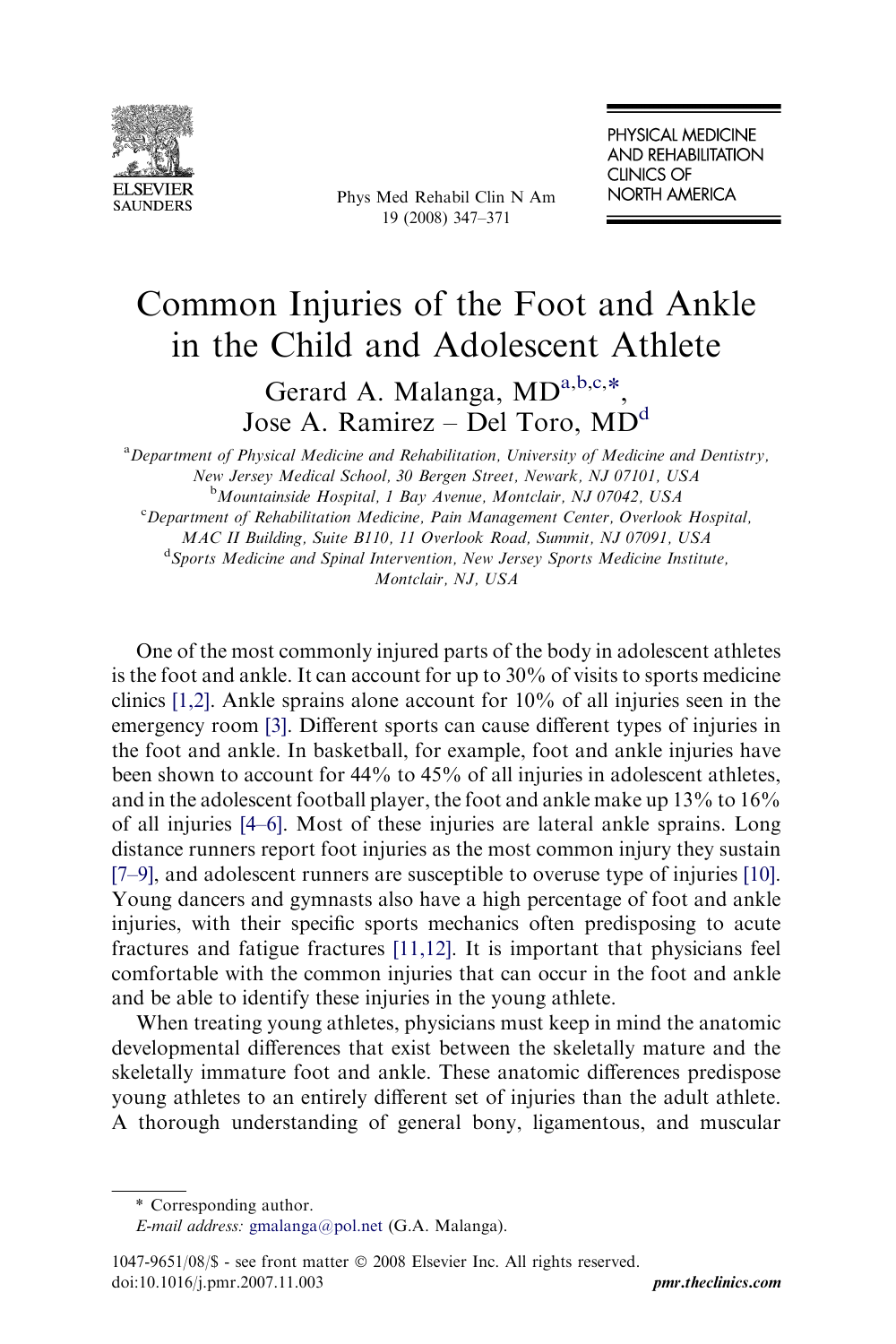anatomy of the foot and ankle is also valuable to be able to accurately devise a differential diagnosis based on symptom location.

In this article we first address, define, and explain the types of injuries and injury patterns germane to the developing skeletally immature athlete. Next, before discussing all the common injuries, we present a brief anatomic review of the basic bony anatomy of the ankle and foot for reference purposes. In an anatomically oriented fashion, we outline the most common injuries noted in the pediatric and adolescent ankle and foot. There is emphasis on history, physical examination, diagnosis, and basic treatment guidelines. We look at the lateral ankle, the medial and anterior ankle, and the hindfoot, midfoot, and forefoot.

### Injury patterns in the developing athlete

The presence of a growth plate, known as the physis or the epiphyseal plate, is a major difference in developing musculoskeletal structures that is not seen in the fully mature skeleton. The long bones of children contain the physis between the metaphysis and the epiphysis (Fig. 1). Bone is laid down for growth in the physis; however, this area is not a stable and strong area because it is constantly changing and remodeling. There is relative weakness at the growth plate and its surrounding bony structures as compared with the ligamentous structures about the pediatric and adolescent foot and ankle [\[1\].](#page-21-0) The epiphyseal plate is also less resistant to shear and tensile forces than the adjacent bony structures [\[13\].](#page-21-0) In adults, the opposite is true. The bone is strong, and the sites of injuries are in the ligamentous and muscular structures because they are the weaker points[\[14\]](#page-21-0). For example, where an inversion rollover injury would cause ligamentous injury in an adult, it is much more likely to cause injury at the growth plate in a child, possibly leading to a fracture of the physis or epiphyseal plate.



Fig. 1. A pictorial depiction of the metaphysis, physis, and epiphysis of the developing bone. (Adapted from Canale ST. Physeal injuries. In: Green NE, Swiontkowski MF, editors. Skeletal trauma in children. 3rd edition. Philadelphia: WB Saunders; 2003. p. 17–56; with permission.)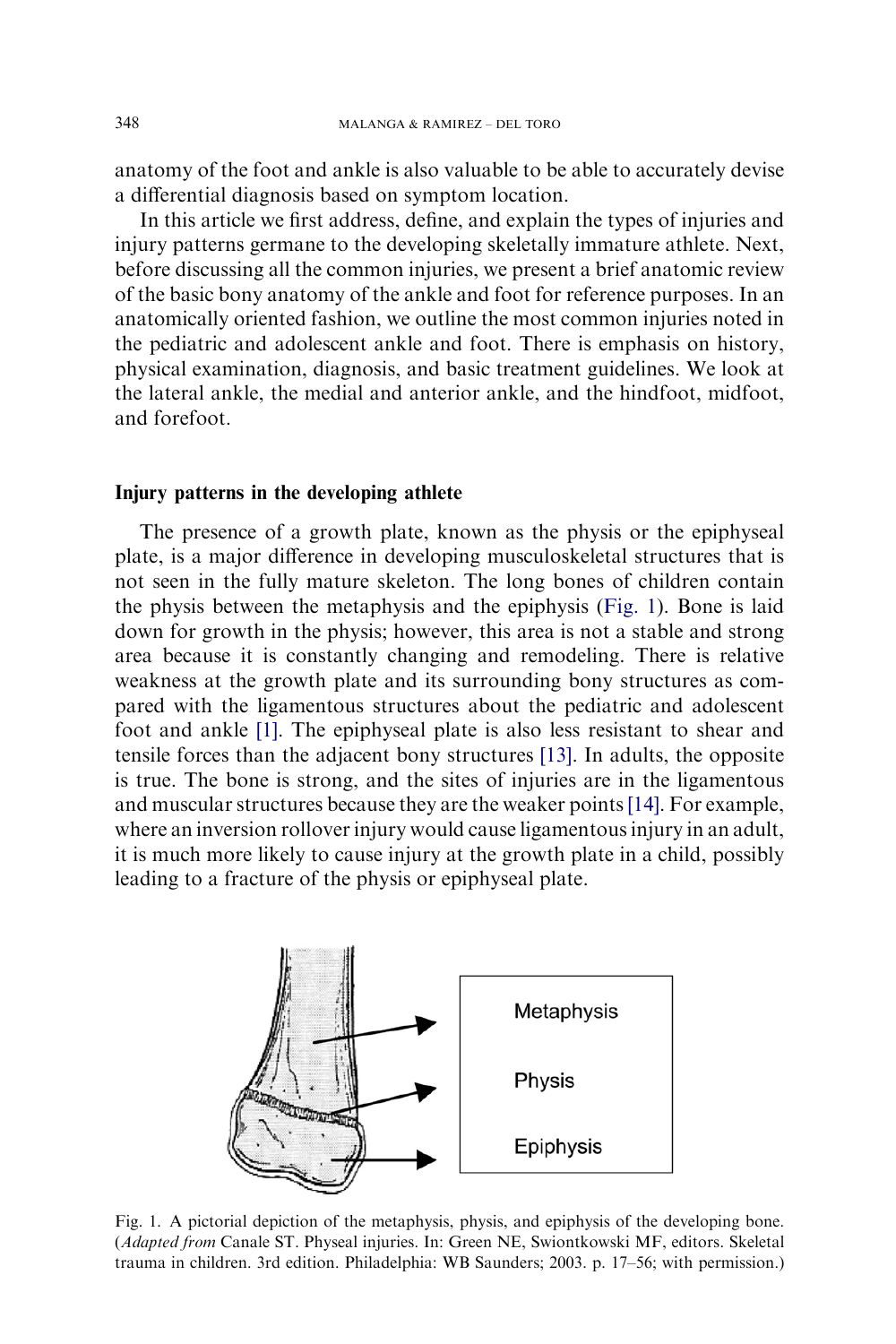Generally, the injuries seen in skeletally immature athletes can be divided into three main categories: (1) injuries related to growth, (2) overuse injuries, and (3) acute presentations [\[13–15\].](#page-21-0) Pain related to growth stems from bony coalitions or accessory ossification centers that may be abnormally developing. Overuse injuries include osteochondroses, apophysitis, and stress fractures. Acute injuries include the full spectrum of ligament, tendon, and muscle injuries and acute fractures. Epiphyseal injuries can be from overuse and acute traumatic events. An overview is provided, and a more comprehensive discussion of the specific injuries follows.

# Growth-related problems: coalitions and accessory ossicles

A coalition is a connection or fusion of two or more bones. It can be a bony, cartilaginous, or fibrous connection [\[16–18\]](#page-21-0). Endochondral ossification is the formation of new bone from tissues such as cartilage, and there are two ossification centers in bone. The primary ossification center is located in the diaphysis, and the secondary ossification center is the physis (physeal plate, epiphyseal plate, or growth plate) located between the diaphysis and the epiphysis [\[19\]](#page-21-0). Because coalitions are composed of bony, fibrous, or cartilaginous tissues, they can act as their own ossification centers. When they ossify, they become painful where the tissues are placed under stress, particularly in highly active adolescent athletes [\[1,16\]](#page-21-0). The most common coalitions are talocalcaneal and calcaneonavicular coalitions.

Accessory ossicles are separate ossification centers located extrachondrally. They differ from coalitions because they do not form a connection between two bones but exist at the end of certain bones. Accessory ossicles usually appear at age 8 to 10 years and usually fuse approximately 1 year after their formation. When they do not fuse, they become symptomatic [\[16\]](#page-21-0). The most common sites for accessory ossification center formation are at the posterior talus, known as os trigonum, the medial malleolus, and the navicular. The navicular ossification center sometimes can form an entirely new bone known as an accessory navicular.

#### Overuse injuries: apophysitis and osteochondroses

Overuse injuries in sports have been defined as chronic injuries related to constant repetitive stress without adequate recovery time [\[20\].](#page-21-0) The cause is believed to be repetitive application of a submaximal stress to normal tissue that overwhelms the normal repair process [\[15,20–22\]](#page-21-0). These types of injuries can develop in one of three ways in the adolescent athlete population [\[20\].](#page-21-0) First, they can occur in athletes who increase their activity level rapidly without adequate training, as in individuals who begin preseason workouts without having practiced the sport for long periods. Second, they can occur in ill-prepared children who lack good mechanical sport-specific skills. Third, they can occur in vigorous athletes who do not provide their body with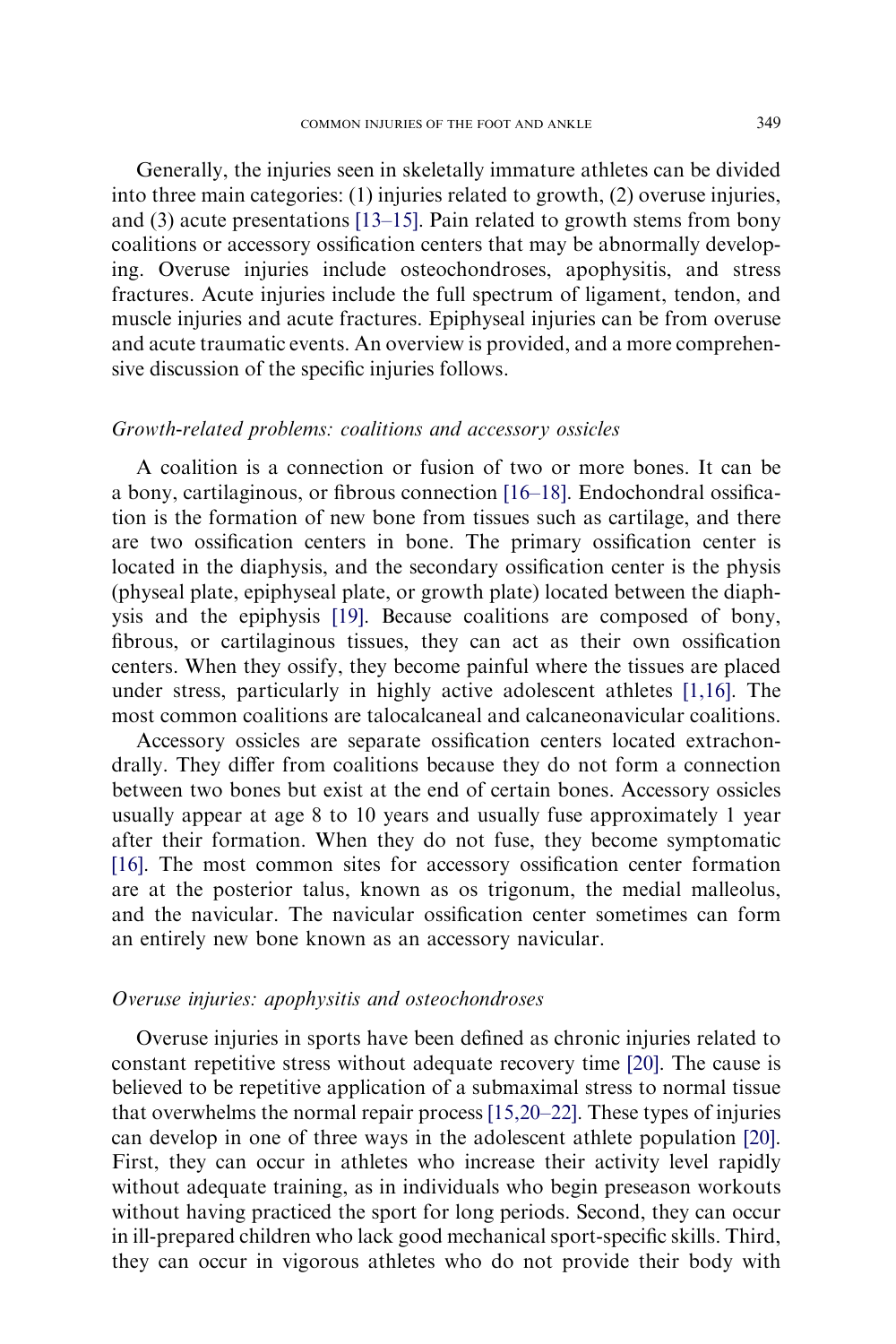adequate rest from activity. Overuse injuries in the adolescent foot and ankle can present at (1) the insertion of the tendon to the bone, which is known as the apophysis, (2) the articular cartilage, which causes what is known as an osteochondrosis injury, and (3) the growing bone itself, which presents as a stress fracture [\[15,23\]](#page-21-0).

The apophysis is the area of junction between a tendon/musculotendinous unit and the epiphysis. Sometimes these sites of attachment also cross the physeal growth plate. These areas are constantly placed under stress from repeated contractions and traction at the site, which can lead to irritation or inflammation at the physis, known as apophysitis [\[1,24\]](#page-21-0). The most common sites for the occurrence of apophysitis that we discuss are at the calcaneus (Sever's disease) and at the base of the fifth metatarsal (Iselin's disease).

Osteochondroses refer to lesions thought to be related to overuse, although it also believed that osteonecrosis may play a role in their development [\[15,25\].](#page-21-0) What is known is that they are lesions of the ossification centers that eventually undergo recalcification [\[1\].](#page-21-0) The two most common lesions that we discuss are osteochondrosis of the tarsal navicular, known as Kohler's disease, and osteochondrosis of the second or third metatarsal heads, known as Freiberg's infarction. It is worth noting that an osteochondral lesion of the talus-a complication of lateral ankle sprains- is not technically considered an osteochondrosis or overuse injury, although the pathology is located in the talar dome articular cartilage. These injuries can occur with up to 6.5% of ankle sprains and are discussed as a chronic presentation of an acute injury [\[26\]](#page-21-0).

## Overuse injuries: stress fractures

A stress fracture can occur anywhere in the pediatric and adolescent foot and ankle and is believed to be the ultimate overuse injury [\[16,27\]](#page-21-0). It has been referred to as a process that leads to fatigue or insufficiency failure of bone that occurs when the bone's reparative abilities have been surpassed [\[13,16,28\]](#page-21-0) and the bone is unable to withstand chronic repetitive submaximal loads [\[29\]](#page-22-0). These injuries account for up to 15% of all athletic injuries in young athletes [\[30\]](#page-22-0). Stress fractures are most commonly seen in adolescent runners [\[10,20\]](#page-21-0) but are associated with almost any sport in which repetitive running and cutting movements occur [\[29,31\]](#page-22-0).

Multiple risk factors exist for the development of stress fractures, including sudden increases in training, poor mechanics, improper or worn-out footwear, young age, and poor nutrition with low bone mineral density [\[1,20,32–36\]](#page-21-0). Recently there has been an increase in stress fractures in young female athletes, and a connection has been made between anorexia, amenorrhea, and osteoporosis and the incidence of stress fractures [\[10,15\]](#page-21-0). This population is also at increased risk. In the foot and ankle, stress fractures can occur anywhere, but the most common sites are the metatarsals and the tibial diaphysis [\[20\].](#page-21-0) Stress fractures of the medial and lateral malleolus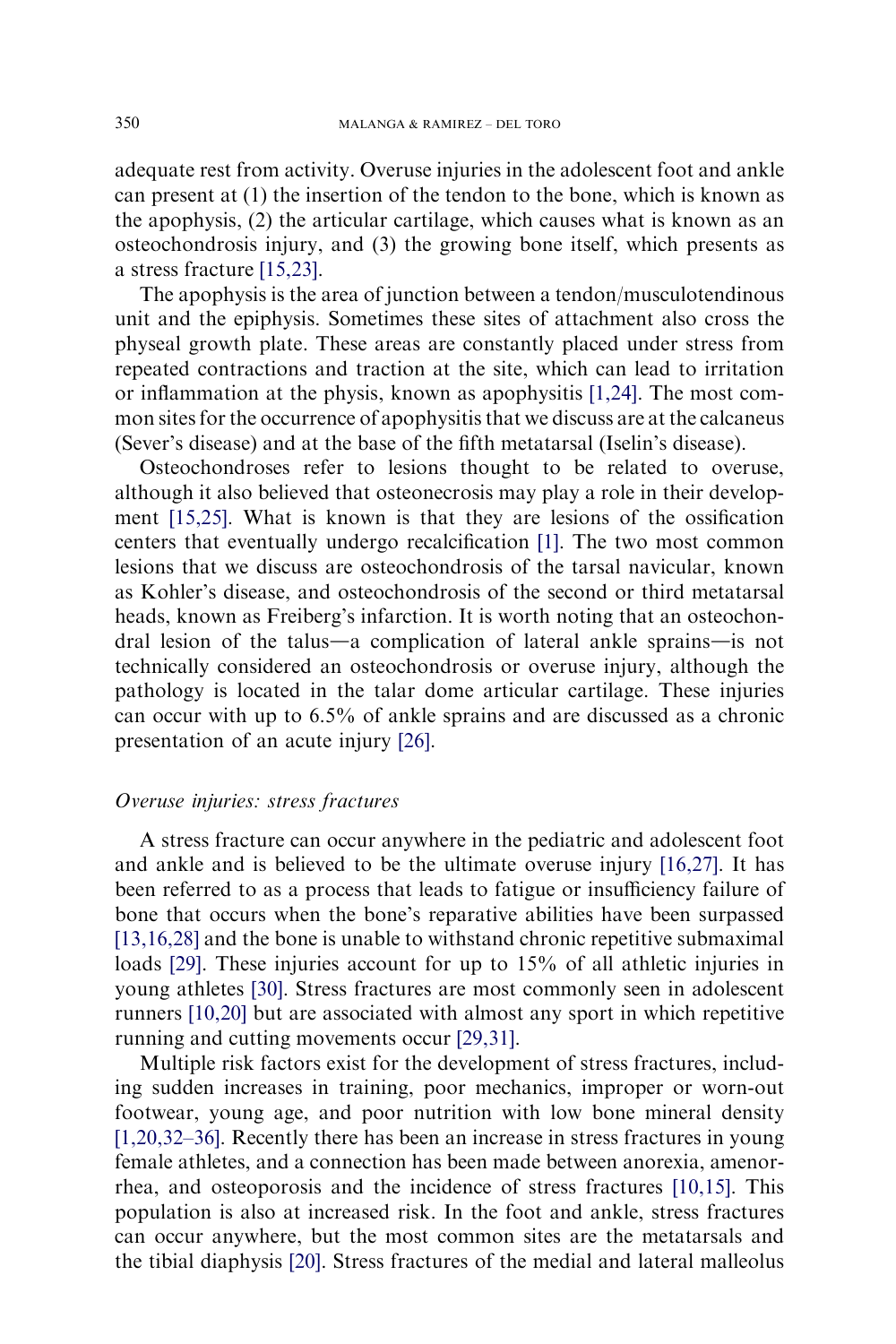can occur in adolescents but are more common in adult athletes. Tarsal navicular stress fractures are also common and difficult to treat.

In a study on military recruits, the occurrence of stress fractures was most prominent in the first month of training, when the increased training and repetitive loads led to increased osteoclastic activity and the osteoblastic activity had not caught up with the remodeling process [\[36\].](#page-22-0) Research indicated that bone mineral content increased after 14 weeks of training, possibly acting to prevent continued occurrence of stress fractures. This finding argues in favor of evidence that accelerated bone remodeling during the time when overuse is occurring is directly associated with stress fracture development.

Patients who have stress fractures commonly present with insidious onset of pain that worsens with increased activity and dissipates once the activity is stopped [\[37\].](#page-22-0) There is usually a history of an increase in the amount of training that coincides with the onset of symptoms; therefore, they are thought to be overuse injuries [\[13\].](#page-21-0) On physical examination, palpation can recreate symptoms depending on the location of the fracture. There may be point tenderness with no history of acute discrete traumatic event.

Radiographs often do not show evidence of the fractures initially [\[38\].](#page-22-0) It has been reported that only 10% of initial radiographs showed abnormalities [\[29,39\].](#page-22-0) It may take 3 to 4 weeks for the reactive process associated with stress fractures to become visible on radiographs, and often the first sign of this reactive process is subperiosteal new bone formation [\[13\]](#page-21-0). Results of radiographs also may remain normal if athletic activity is decreased [\[38\].](#page-22-0) In cases in which the diagnosis is suspected, a three-phase bone scan is most sensitive in detecting the stress fracture [\[38\].](#page-22-0)

Proper treatment of stress fractures, as with most overuse injuries, requires a period of 2 to 4 weeks of relative rest, with temporary cessation of running. Usually partial weight bearing is tolerated, unless the symptoms are present during walking and light activity. During this period of modified rest, the osteoblastic activity catches up and restores balance [\[1\]](#page-21-0). It is important to maintain some level of cardiopulmonary fitness program, including non–land-based training, such as pool activities or cycling. Progression to running depends on symptoms and is individualized. Please note that these specifications do not apply to navicular stress fractures, whose management is somewhat different.

# Acute problems: epiphyseal fracture classification

Acute fractures of the ends of long bones in children are common because of the relative weakness of the epiphysis in relation to the surrounding soft tissues. The literature is full of different ways to attempt classify these fractures. Some systems attempt to define the position of the foot with relation to the leg, whereas other systems attempt to define the fracture patterns in terms of the direction of the force placed on the leg [\[15,40–45\]](#page-21-0). These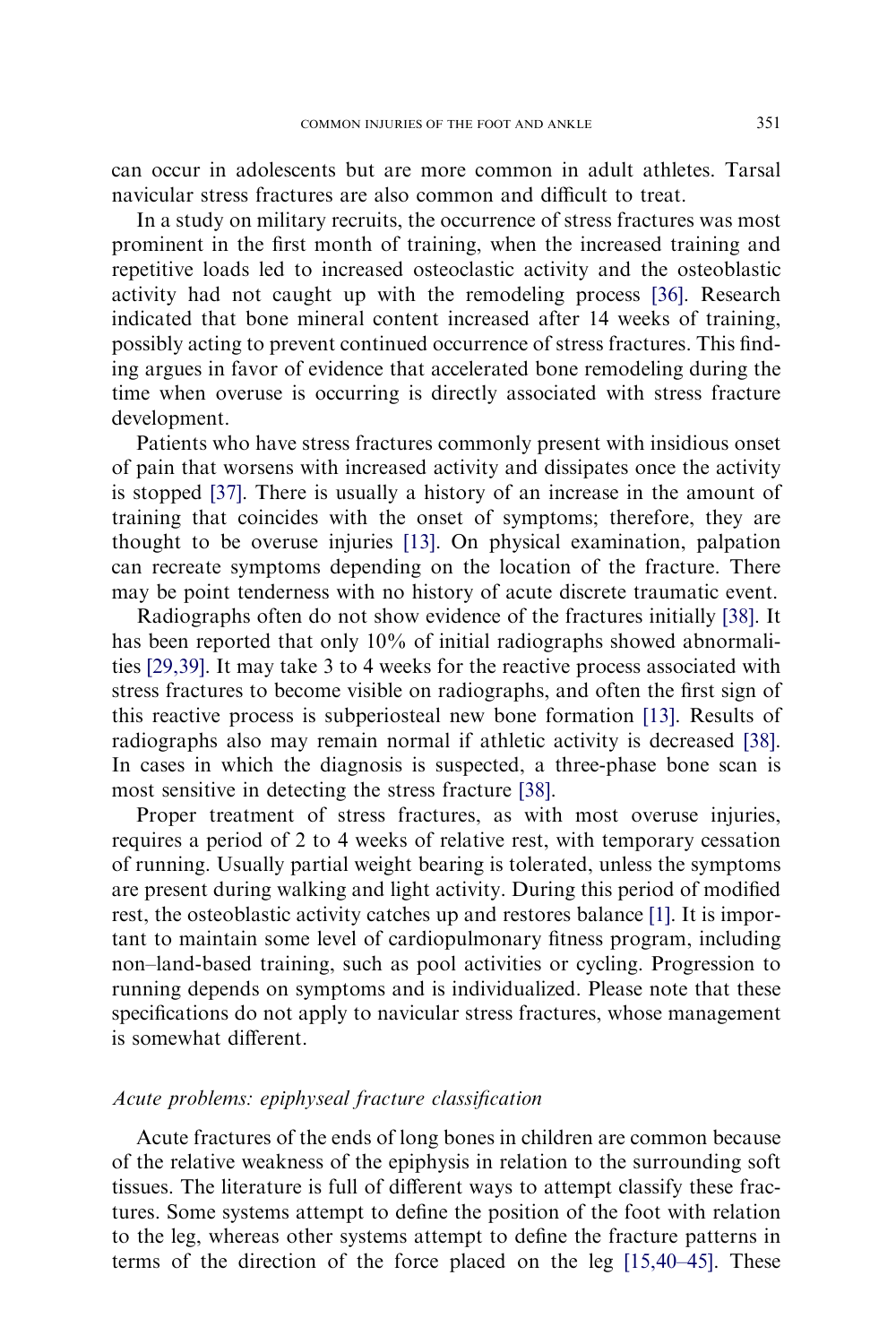systems can be useful, but unless one is communicating with specialists, there is not good communication regarding the injury.

One system that is widely used by specialists and primary care physicians to communicate about growth plate fractures is the Salter-Harris classification system (Fig. 2) [\[46\]](#page-22-0). It is essential to have a grasp on this way of referring to physeal plate fractures. This system not only gives an anatomic and radiologic way of describing these injuries unique to the child and adolescent population but also provides useful prognostic implications that may affect treatment and the potential for growth disturbances [\[47,48\].](#page-22-0) For example, Salter-Harris type I fractures of the distal fibula are rarely complicated by growth arrests, whereas Salter-Harris type II fractures of the distal tibia do have a significant incidence of growth arrest [\[14,49\]](#page-21-0).

Salter-Harris fractures of the foot and ankle most commonly are seen in the distal tibia and distal fibula and the phalanges [\[15\].](#page-21-0) The most common acute injury of the adolescent foot and ankle is a Salter-Harris type I



Fig. 2. Salter-Harris classification of physeal injury. (Adapted from Canale ST. Physeal injuries. In: Green NE, Swiontkowski MF, editors. Skeletal trauma in children. 3rd edition. Philadelphia: WB Saunders; 2003. p. 17–56; with permission.)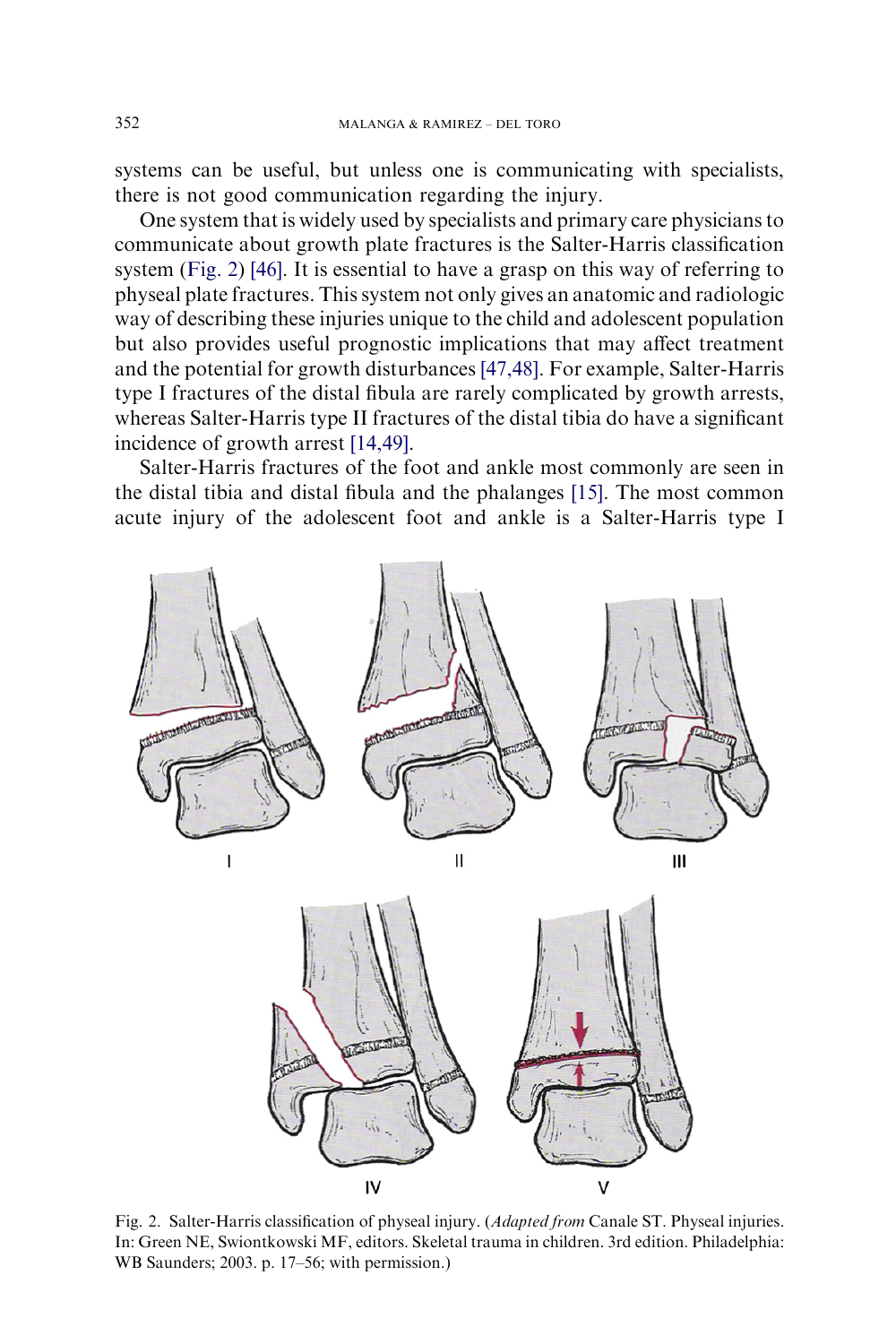fracture of the distal fibula, which has been called the childhood equivalent of the lateral ankle sprain in skeletally mature patients [\[14\]](#page-21-0). Type I Salter-Harris fractures are confined to the growth plate, and they do not involve either the metaphysis or the epiphysis. Salter-Harris type II fractures involve the growth plate and usually a margin of the metaphysis. The epiphysis is not involved. These fractures are by far the most common types of growth plate fractures seen [\[15\]](#page-21-0). Salter-Harris type III fractures occur when a fracture line extends vertically or obliquely through a section of the epiphysis and proximally to reach the growth plate. In these fractures, the metaphysis is not involved. Salter-Harris type IV fractures extend vertically through the epiphysis, into the physeal growth plate, and into the metaphysis. Type V Salter-Harris injuries usually result from a compressive or crushing force. They are rare and often have no radiographic abnormality.

Treatment of physeal growth plate fractures depends on multiple factors, including the location of the injury, the Salter-Harris classification, the age of the child, and the potential pitfalls and complications of each injury [\[48\].](#page-22-0) The age of the child is particularly important because the growth plate may be fully open if the child is young or may be closing if the child is older. In the latter case, there is less concern for growth arrest and significant leglength discrepancy because there is likely little growth remaining. If the child is younger, premature physeal closure is a concerning complication. These fractures usually heal within 4 to 6 weeks [\[50\]](#page-22-0).

General guidelines state that for Salter-Harris type I and II fractures, closed reduction and cast immobilization with a short leg walking cast for 3 to 4 weeks are usually the initial treatments of choice, unless there is any level of displacement of the fracture, in which case maintenance of reduction must be undertaken, sometimes necessitating wire placement [\[14,15,50\]](#page-21-0). The patient is followed with serial radiographs to ensure that no complications occur. These fractures have been thought to be fairly uncomplicated. Recently, however, studies illuminated that premature physeal closure may be more common than previously thought [\[51\]](#page-22-0). Salter-Harris types III and IV always require closed reduction, but if their displacement is more than 2 mm, usually open reduction with internal fixation is favored. Two specific kinds of Salter-Harris fractures are presented later in this article: the Tillaux fracture and the triplane fracture.

# Brief anatomic review of foot and ankle

The most pertinent bony anatomy is as follows: the ankle joint is a synovial joint composed of three bones: the tibia, fibula, and talus ([Fig. 3\)](#page-7-0). The proximal articulating surface of the ankle is composed of the concave end of the distal tibia and its medial malleolus and the lateral fibular malleolus [\[52\].](#page-22-0) This proximal articulating surface extends more distally in its posterior and lateral borders. It forms a mortise-type shape into which the distal articulating surface of the ankle—the talus—articulates; there is inherent stability in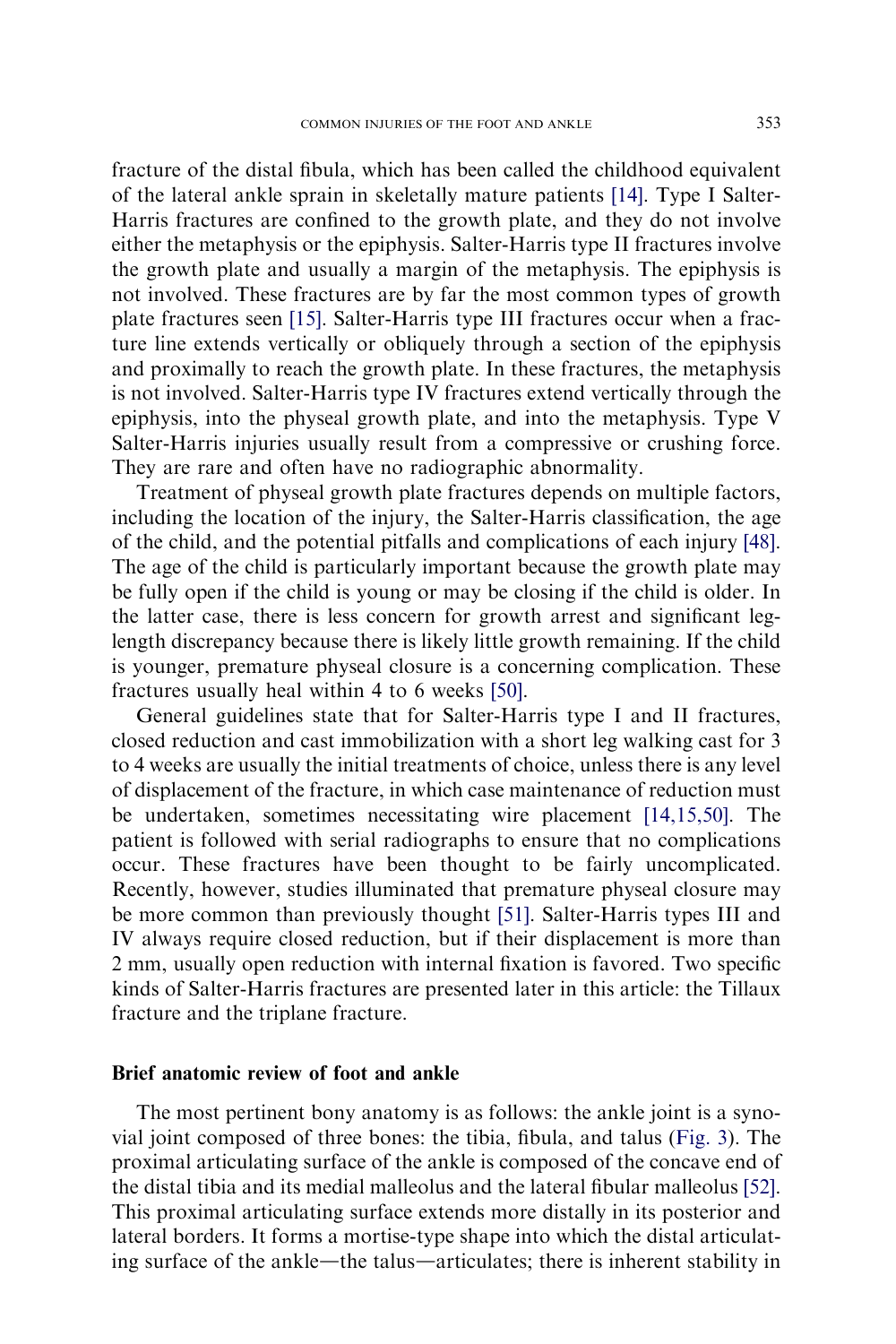<span id="page-7-0"></span>



Fig. 3. (A) Dorsal views of the foot and ankle bony anatomy. (B) Lateral view of the ankle and foot bony anatomy. (Reprinted with permission from Netter Anatomy Illustration Collection, - Elsevier Inc. All rights reserved.)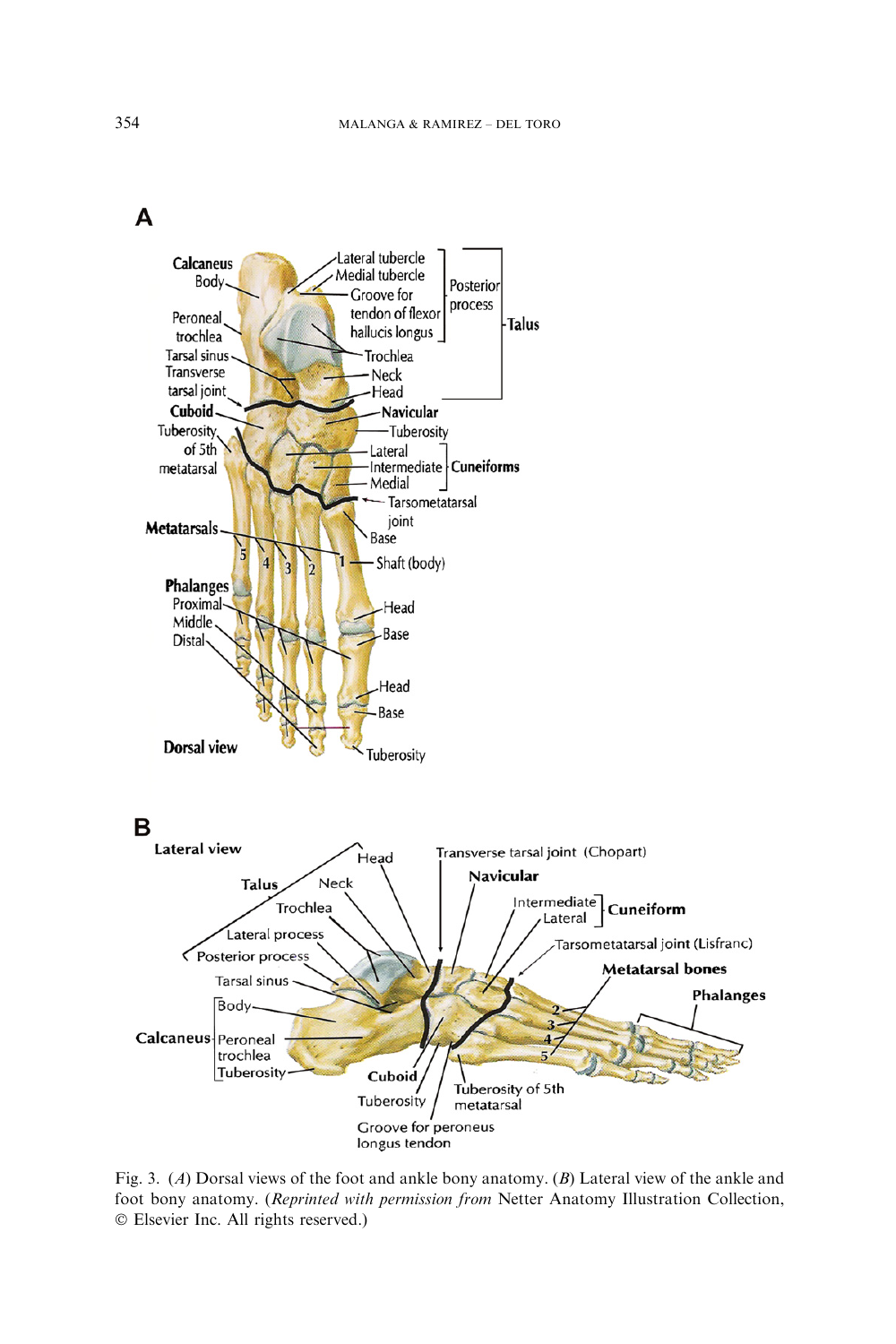this type of formation. The hindfoot is composed of the talus and the calcaneous bones. The articulation between these two is the subtalar joint. The midfoot is composed of the navicular, the cuboid, and the three cuneiforms: medial, intermediate, and lateral. The articulation of the distal talus and calcaneus with the proximal navicular and cuboid bones forms the midtarsal joint. The forefoot is composed of the five metatarsals and the 14 phalanges. The articulation of the three cuneiforms and the cuboid distally with the proximal metatarsals forms Lisfranc's joint. Note the following three articulations:  $(1)$  the talus with the calcaneous (ie, subtalar joint),  $(2)$  the talus with the navicular, and (3) the calcaneous with the cuboid. (Articulations 2 and 3 are known as the transverse tarsal joints.) These three joints are collectively known as the three-joint complex, and they are crucial structures for the dissipation of forces throughout the ankle and foot during gait mechanics [\[53\]](#page-22-0).

#### Anatomic location of injury presentations

## Lateral ankle

#### Acute injuries

Lateral ankle sprain. In the lateral ankle, developmental or overuse type of injuries are uncommon. The possibility exists of an ossification center in the fibular region or peroneal tendonitis overuse issues, but they are rare. The most common predominant injury in a child's lateral ankle, after the Salter-Harris type I physeal fracture of the distal fibula, which was discussed earlier, is the lateral ankle sprain. It is less common in younger children, because they are more apt to injure the fibular physeal plate for the aforementioned reason that the epiphysis and the growth plate are inherently weak points in the childhood ankle. In more mature adolescents, however, the bone is stronger and the growth plate is ossifying and closing, so injuries of the ligaments are common [\[14\]](#page-21-0).

The main function of the anterior talofibular ligament (ATFL) and calcaneofibular ligament (CFL) complex is the prevention of excessive lateral or varus translation of the ankle [\[52\].](#page-22-0) The typical mechanism of a lateral ankle sprain occurs when the ankle is subjected to an inversion and internal rotation force while in plantarflexion [\[54,55\]](#page-23-0). The ATFL is the first ligament injured, and the CFL is also at risk of injury, although it is more likely injured if the ankle is in dorsiflexion. One common method of injury involves landing on another athlete's foot while coming down from a jump. Patients complain of immediate pain and, depending on the severity of the sprain, may have swelling over the area. Depending on the severity of the injury, the patient may be unable to bear weight on it.

Physical examination usually reveals tenderness over the ATFL or the CFL with palpation. There may be ecchymosis and swelling and tenderness with active and passive range of motion of the ankle. Two maneuvers can be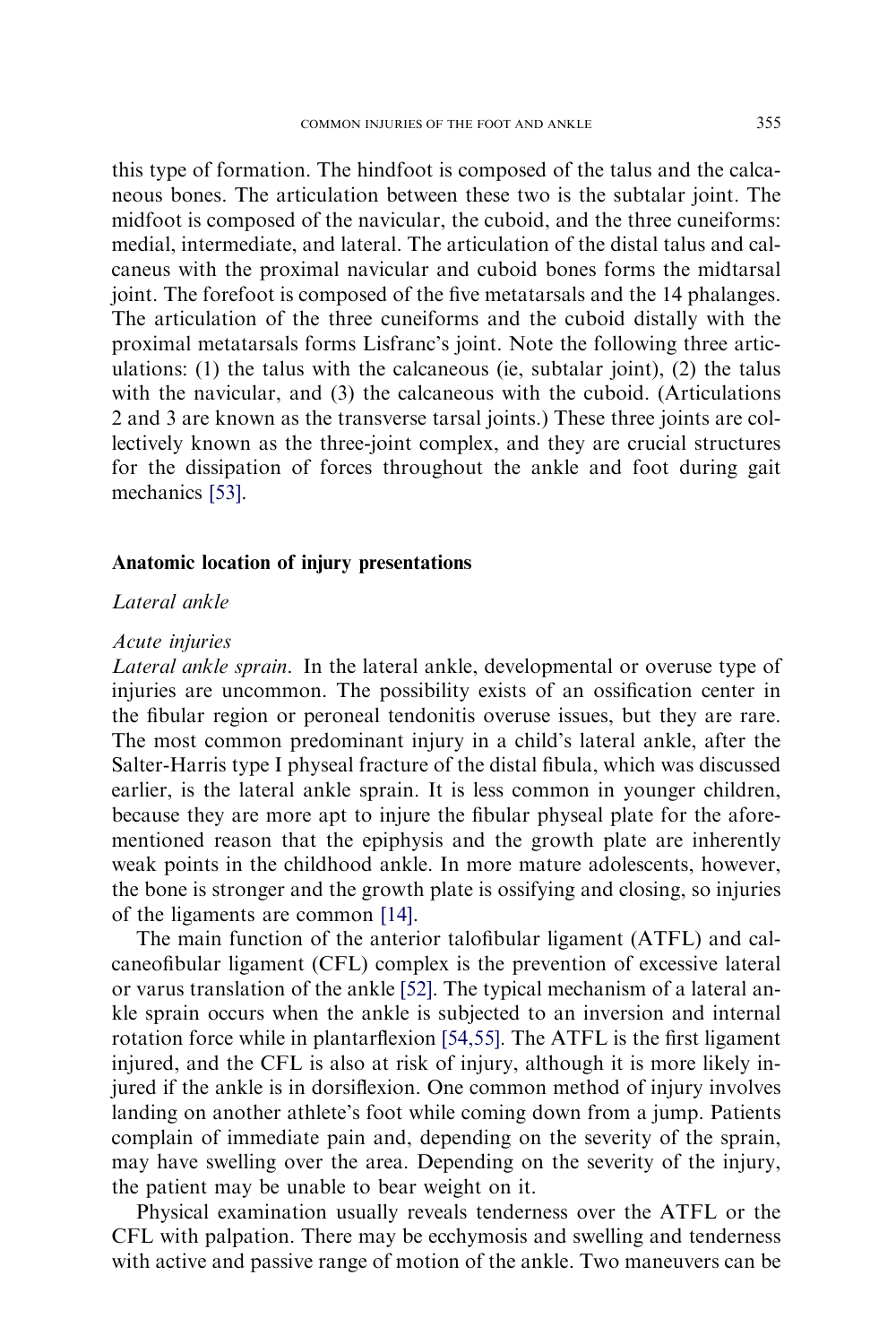performed to assess the integrity of the ATFL and the CFL, respectively: the anterior draw test and the talar tilt or varus stress test [\[56\].](#page-23-0) A positive anterior draw is more than 3 to 5 mm difference in anterior displacement of the ankle in side-to-side comparisons. Results of the talar tilt test are positive when there is more than  $23^{\circ}$  of angulation or more than  $10^{\circ}$  of difference side to side. The specificity and sensitivity for the anterior draw are 80%– 94% and 74%–84% respectiviely. These have not been reported for the talar tilt [\[57\]](#page-23-0). Severity of injury is usually based on a three-point grading system. Grade 1 sprains are mild and involve a partial tear of the ATFL with intact CFL. There is usually tenderness to palpation, but only mild swelling. The anterior draw and the talar tilt tests usually have negative results. Grade 2 sprains are moderate and involve complete tears of the ATFL and mild tears of the CFL. There is diffuse swelling and ecchymosis and a large anterior shift on the anterior draw test. The talar tilt test usually has negative results. Grade 3 sprains are severe and involve tears of the ATFL and the CFL, with both tests producing positive results [\[58\].](#page-23-0)

Radiographic imaging in lateral ankle sprain-type injuries in children is somewhat controversial. In adults, the Ottawa Ankle Rules (OAR) were devised by Stiell and colleagues because too many ankle radiographs were being obtained in emergency departments [\[59,60\].](#page-23-0) The sensitivity of the OAR is 100% and the specificity is 40% for the detection of ankle fractures. If a patient does not meet the rules, then no imaging is necessary [\[60\]](#page-23-0). With OAR, however, all patients were older than 18 years. In children younger than18 years, there may be issues of weak growth plates and the possibility of physeal fractures. Some physicians have argued that nearly all children with ankle pain merit an evaluation with plain radiographs to assess the integrity of the bony structures and to look for congenital or developmental anomalies [\[61\].](#page-23-0) Clark and colleagues [\[59\]](#page-23-0) tried to apply the OAR to children. They came up with a sensitivity of 83%, specificity of 50%, positive predictive value of 28%, and negative predictive value (NPV) of 93% and concluded that the OAR could not be applied to children.

In another prospective study, Boutis and colleagues [\[62\]](#page-23-0) used a specific set of physical examination parameters for children and adolescents with ankle sprains who presented to the emergency department. Their low-risk clinical examination was defined as isolated tenderness, with or without edema or ecchymosis of the distal fibula below the level of the joint line and/or over the adjacent lateral ligaments (ATFL, posterior talofibular ligament, CFL). All other findings on examination were believed to be high risk. They stratified all injuries into low risk and high risk based on their examination and obtained radiographic views on all subjects to confirm their findings. It is worth noting that the diagnoses that they considered to be low risk included sprains, contusions, lateral talar avulsion fractures, and fractures of the distal fibula, including nondisplaced Salter-Harris I and II and epiphyseal avulsion fractures. These fractures were considered low risk because they are stable injuries that carry excellent prognosis and their management is usually based on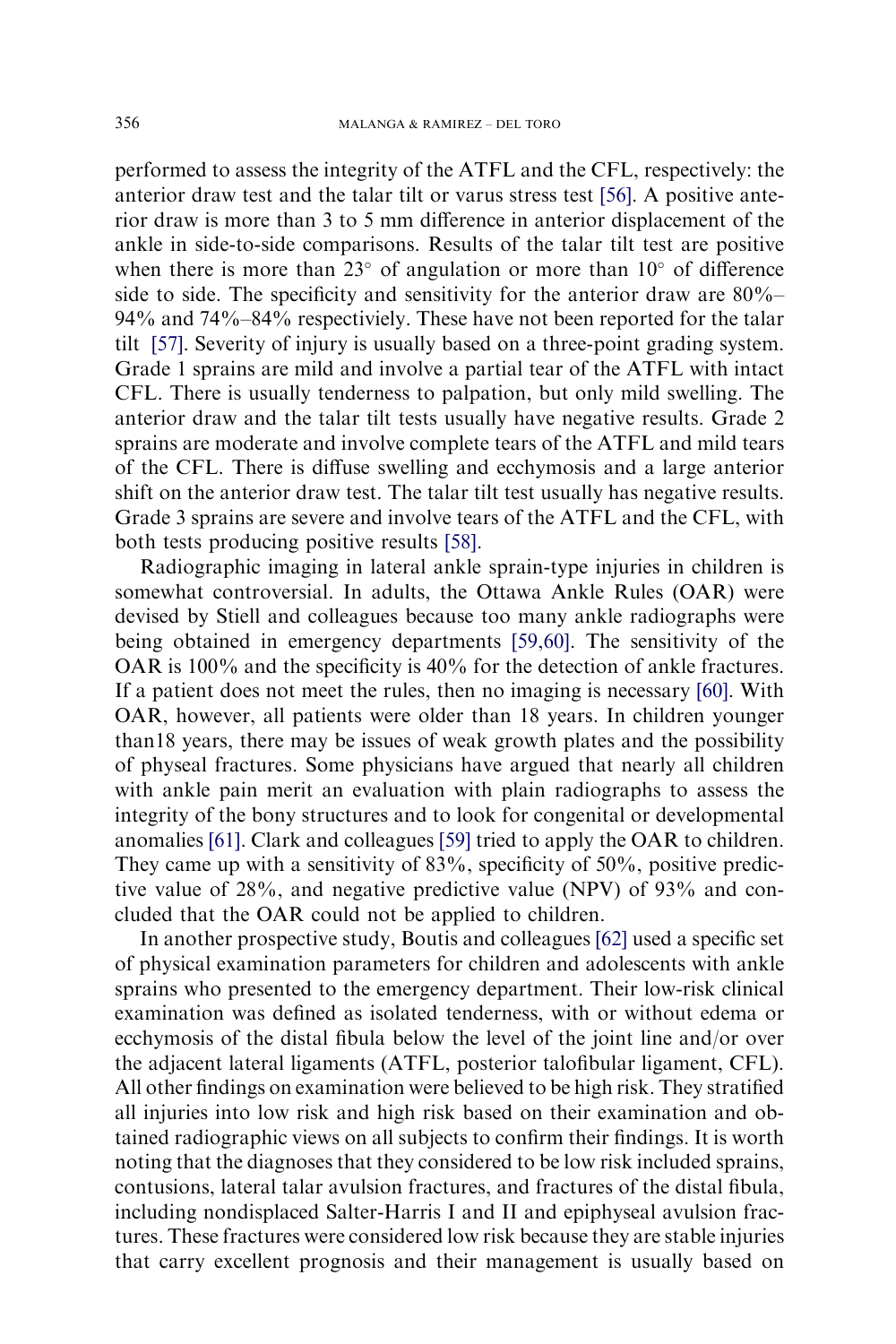maximizing comfort, according to the authors. All other fractures were classified as high risk. They found that none of the 381 enrolled children with lowrisk examinations had high-risk fractures (sensitivity 100% and NPV 100%). They concomitantly applied the OAR to all children and analyzed how the OAR would have fared as far as limiting the number of radiographs. They found that with their low-risk examination, 63% of radiographs could have been omitted, whereas only a 12% reduction in radiographs would have occurred with the OAR [\[62\]](#page-23-0).

Proper treatment is essential for adequate return to competition in youth sports and to prevent future negative sequelae associated with improperly managed ankle sprains [\[63,64\].](#page-23-0) Some guidelines have been set forth in the literature, but much of the basic concepts are the same [\[65–67\]](#page-23-0). It also has been noted that early mobilization may promote better healing by producing better orientation of the collagen fibers when compared with an immobilized joint [\[1,68\]](#page-21-0). The basic guidelines of the PRICE acronym are used at first: protection, rest, ice, compression, and elevation. Patients may bear weight as tolerated with protective support and crutches. As patients progress from the acute to subacute phase of the injury and their pain at rest decreases, the goal should be to attempt to increase pain-free range of motion. Cardiovascular fitness comprised of upper extremity or non–weight-bearing aerobic work also should be undertaken. As the swelling and pain diminish, progressive weight bearing should be performed. Strengthening also should begin to progress from isometric to isotonic and isokinetic exercises based on patient symptomatology. Proprioceptive training also should be initiated to improve neuromuscular signaling and decrease future ankle instability. Once patients reach full range of motion with minimal or no pain on vigorous activity, sport-specific functional progression should occur [\[65\]](#page-23-0). The overall goal of the rehabilitative program should be to return athletes to full strength and range of motion and attempt to decrease the recurrence rates of sprains with improved proprioceptive neuromuscular control and confidence in the ankle.

Talar osteochondral defects. Talar dome injuries are common complications of lateral ankle sprains and occur in up to 6.5% of cases [\[26\]](#page-21-0). The mechanism by which the lesions develop is still not fully elucidated, but the belief is that poor healing after an ankle sprain or other ankle trauma leads to poor circulation to the subchondral bone of the talus, which in turn leads to these focal lesions of almost necrotic bone fragments [\[69,70\]](#page-23-0). The injury is most common in the second decade of life, and up to 100% of the lateral lesions are believed to be from previous ankle sprains or trauma, whereas 64% of patients with medial lesions had a history of trauma [\[69,71\]](#page-23-0).

The typical history is an adolescent athlete with ankle pain and either a persistent effusion or the occurrence of intermittent swelling of the joint. There may be a history of the ankle catching or locking and some instability and episodes of giving way [\[72\].](#page-23-0) Inevitably, further probing detects a history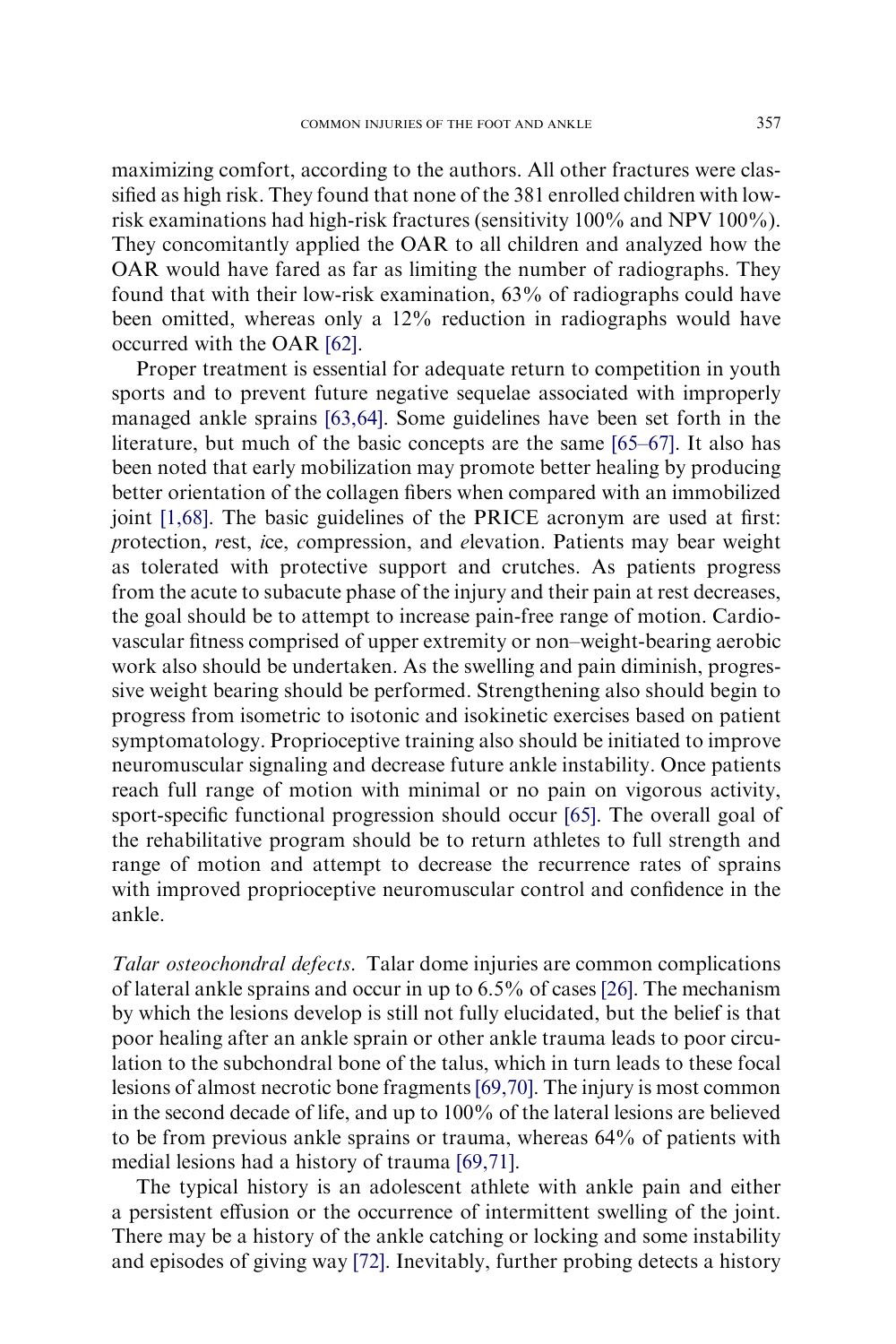of ankle sprains at some point in the athletic career of the patient and usually one that was not properly rehabilitated. Along the same lines, when an ankle sprain does not respond to 6 to 8 weeks of conservative treatment, then talar dome osteochondral lesions must be highly suspected and ruled out [\[72\]](#page-23-0).

Radiographs often demonstrate the lesions fairly clearly, particularly with mortise views. Berndt and Harty [\[73\]](#page-23-0) developed a classification system for these lesions based on radiographic appearance, which helps to guide management of the lesions. Stage I lesions show localized trabecular compression. Stage II lesions are incompletely separated fragments. Stage III lesions are undetached, undisplaced fragments. Stage IV lesions demonstrate a displaced or inverted fragment floating free within the joint. When radiographs do not demonstrate the lesions but clinical suspicion remains high, MRI can serve as a valuable tool for diagnosis. MRI helps to distinguish among stable lesions, loose in situ lesions, and loose lesions [\[74\]](#page-23-0). Stable lesions correlate with Berndt and Harty stage I and II lesions that have healed. Loose in situ and loose lesions correlate with stages III and IV lesions in the Berndt and Harty classification system.

Treatment for the stage I, stage II, and medial stage III lesions is nonoperative, short leg cast immobilization with limited or non–weight bearing for 6 to 8 weeks, whereas surgery is indicated for lateral sided stage III lesions and all stage IV lesions [\[75\].](#page-23-0) The authors believe that the best treatment for this lesion is prevention of its occurrence, which may be accomplished if a comprehensive therapy and rehabilitative program for lateral ankle sprains (much like the one outlined previously) is performed, with a focus on early mobilization, range-of-motion training, proprioceptive training, and progressive strengthening.

# Medial and anterior ankle

# Growth-related problems

Medial malleolus ossification center. The medial malleolus ossification center is present in all children. It usually appears at 1 to 2 years of age and closes by age 12 [\[16\]](#page-21-0). This center occasionally persists into adulthood but is usually asymptomatic. It becomes a problem in adolescents when they are overly active athletically [\[16,76\].](#page-21-0) The usual presentation is pain, point tenderness, and swelling over the medial malleolus without a significant history of trauma or any acute injury to the area. Anteroposterior radiographs of the ankle demonstrate an irregular ossification center with an associated ossicle [\[14,16,76\]](#page-21-0). Treatment includes rest from athletic activities with at least 3 to 6 weeks of short leg cast immobilization [\[76\].](#page-24-0) If no improvement occurs with this regimen, surgery for removal of the ossicle may be indicated.

#### Overuse injuries

Anterior ankle impingement syndrome. Bony anterior ankle impingement is a painful condition seen in many young athletes. It is an irritation of the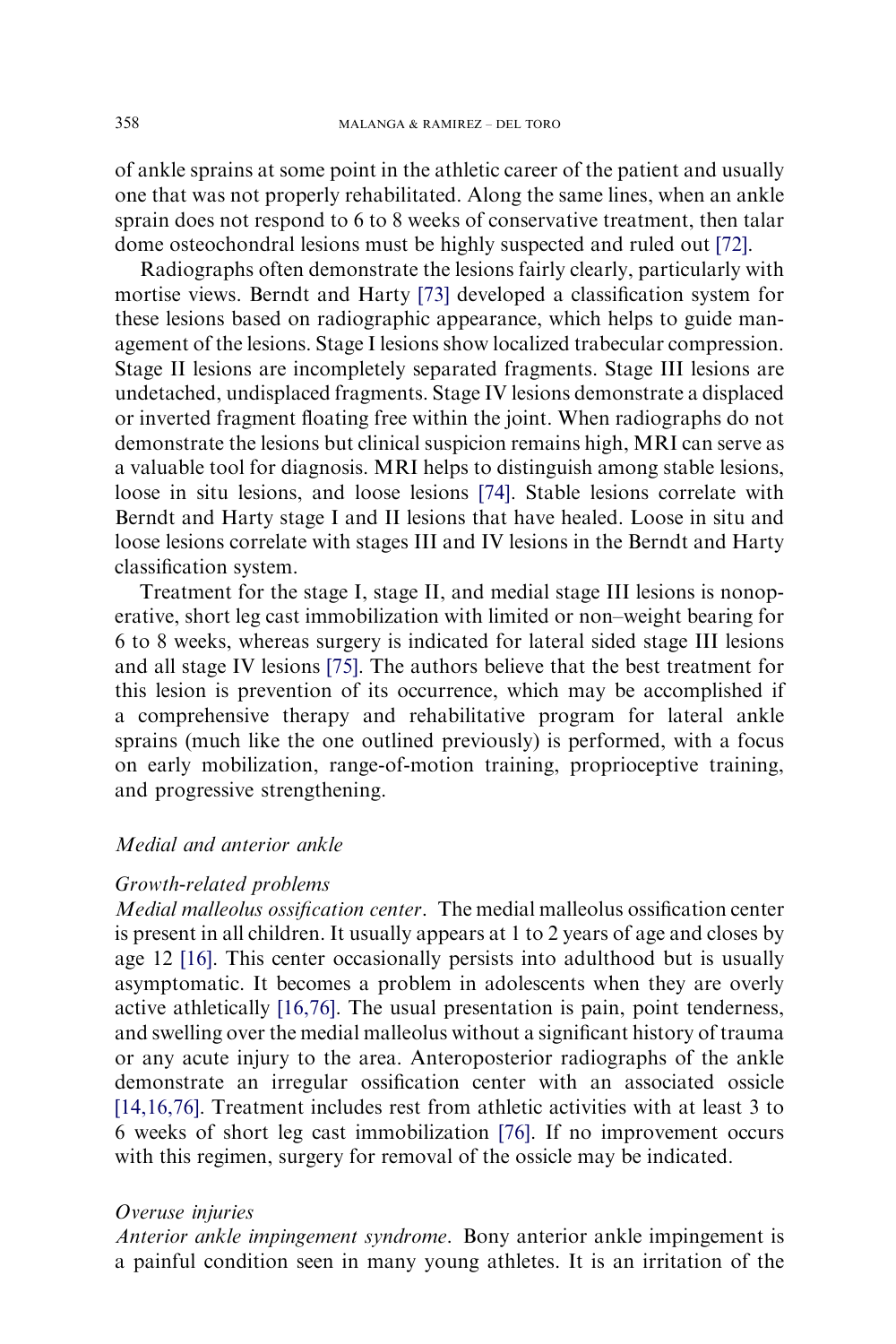periosteum on the talar neck that leads to bony exostosis, which in turn leads to impingement [\[14,16\]](#page-21-0). It is commonly seen in athletes, such as ballet dancers and gymnasts, who are constantly in extremes of dorsiflexion; it is considered an overuse type of injury. Patients present with pain in the anterior ankle and a history of participating vigorously in a sport or activity that lends itself to repeated dorsiflexion moments. Pain is usually exacerbated by dorsiflexion movements, such as pliés in ballet dancers. Dancers often complain of limited dorsiflexion range of motion in the affected ankle, which may be noted during the examination [\[11\]](#page-21-0). Radiographs demonstrate an anterior tibial or talar neck osteophyte that has developed from the exostosis from overuse [\[11\]](#page-21-0). Conservative treatment consists of stretching of the Achilles tendon to attempt to improve range of motion and strengthening of the dorsiflexors [\[14\]](#page-21-0). Rest from activity and icing may help. According to one author, however, by the time an adolescent dancer presents with this problem, it usually cannot be solved with conservative measures, and a surgical excision of the osteophyte is needed [\[11\]](#page-21-0). The dancer usually can return to full plié position in 3 to 4 months if adequate postsurgical rehabilitation is conducted.

# Acute injuries

Tillaux fractures. A Tillaux fracture is the most common Salter-Harris type III fracture seen in adolescents [\[14,15\].](#page-21-0) It is an isolated fracture of the distal anterolateral tibial physis. During normal development, the medial and posterior tibial physeal plates close first, and then the anterolateral areas close. This fracture occurs late in the teen years in the period when the medial and posterior plates have closed and the anterior growth plate is still open [\[15\].](#page-21-0) The most common mechanism of injury is a forceful external rotation-type injury. As the ankle is stressed medially, the pull of the anterior tibiofibular ligament results in an avulsion fracture of the anterolateral aspect of the distal tibial epiphysis over the area of the physeal plate that is still not ossified [\[15\]](#page-21-0). Because that physeal plate is not yet closed, it remains a structural weak link. The medial and posterior parts of the epiphysis are not affected because the growth plate already has ossified and closed and it is not a weak point any more [\[15\].](#page-21-0) Patients present with anterior ankle pain and swelling in the setting of an external rotation trauma. Radiographs reveal a vertical line that extends from the anterior ankle joint proximally through the epiphysis to the growth plate. Treatment depends on the amount of displacement of the growth plate. If it is less than 2 mm, then closed reduction and a short leg walking cast for 4 to 6 weeks are favored, as noted in the discussion on Salter-Harris fractures. Fracture displacements that are more than 2 mm necessitate open reduction and internal fixation [\[15,77\].](#page-21-0)

Triplane fractures. Triplane fractures represent yet another type of fracture of the distal anterior tibial epiphysis and physeal growth plate. These fractures are similar to Tillaux fractures in two main ways. First, they normally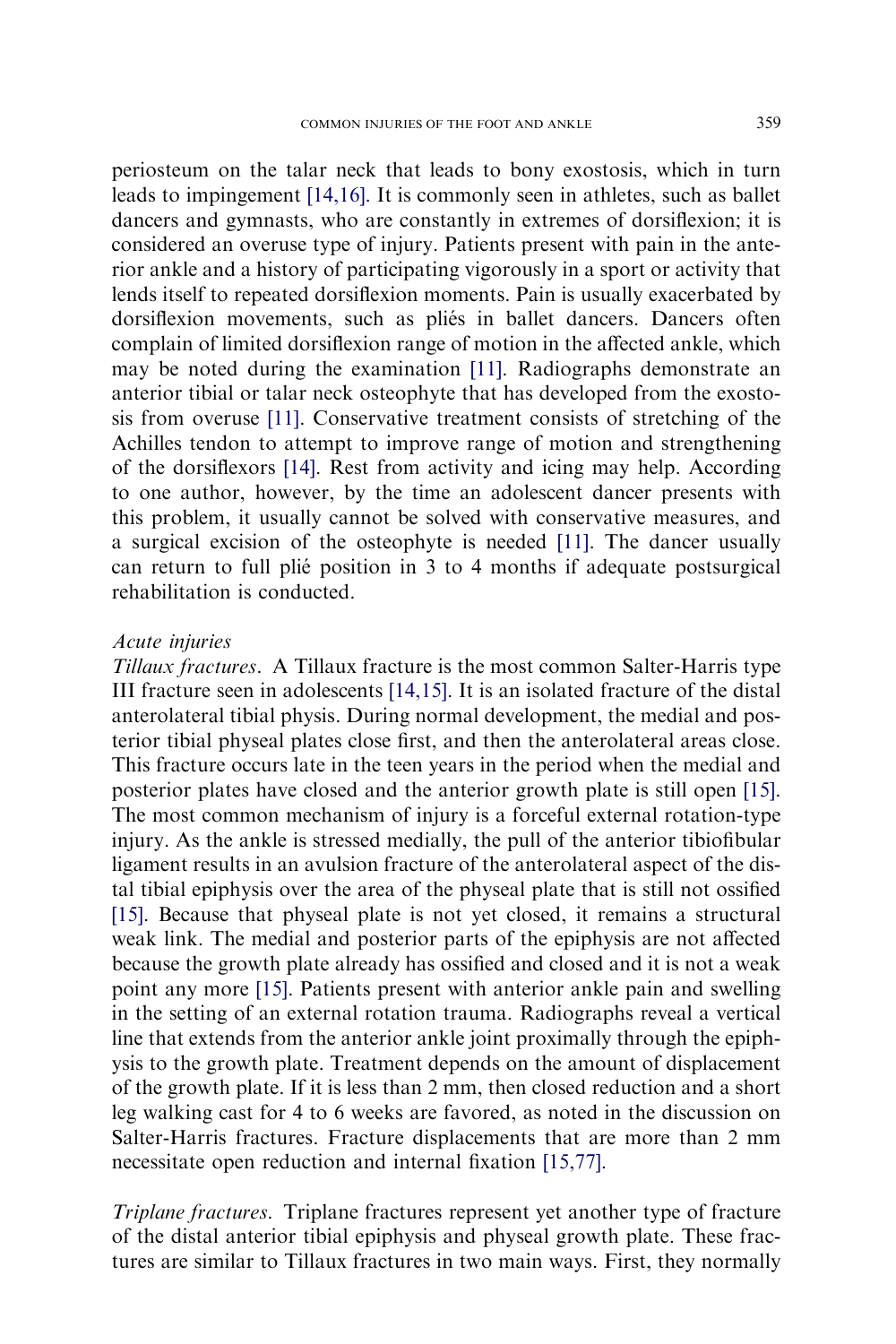occur in the period when the anterolateral plate is still open and other areas of the distal tibial growth plate have closed. The pattern of what has and has not been ossified is what determines the extent of the injury [\[78\].](#page-24-0) Second, the triplane fracture occurs from external rotation forces of the ankle, which cause shearing and avulsion. Some authors speculate that plantarflexion may contribute to their occurrence and to their irregularity in presentation and on radiographs [\[79\]](#page-24-0). They differ from Tillaux fractures in that the extent of involvement of the terminal bone is greater and involves the metaphysis, physis, and epiphysis. Triplane fractures are more difficult to diagnose on plain radiographs because their full extent may not be seen on regular views of the ankle. CT scans usually delineate the lesion well [\[15\].](#page-21-0) Treatment is same as for Tillaux fractures, and if surgery is performed, adequate visualization of all fracture fragments is paramount to successful outcomes [\[15,80\].](#page-21-0)

# Hindfoot

# Growth-related problems

Talocalcaneal coalition. Tarsal coalitions are fusions of two or more of the tarsal bones [\[1,16\].](#page-21-0) The incidence of coalitions may be as high as  $1\%$  to  $3\%$ in the population and are bilateral 50% of the time [\[1,81\]](#page-21-0). The most common tarsal coalitions are the talocalcaneal and the calcaneonavicular coalitions, which account for 90% of all coalitions [\[1\].](#page-21-0) The subtalar joint, the talocalcaneal articulation, and the calcaneocuboid articulation form the three-joint complex. This complex is responsible for many foot motions during the gait cycle. The presence of a talocalcaneal and calcaneonavicular coalition severely affects the motion at the three-joint complex [\[81\]](#page-24-0).

The typical presentation of a painful coalition occurs in the developing mid- to late teenage athlete who participates in vigorous activity. It is then that the presence of the congenital coalition first becomes evident. Increasing activity, combined with maturing ossification, leads to motion alteration and pain. Pain is usually located vaguely around the ankle based on the location of the coalition and based on which motion segment in the three-joint complex is mostly affected. There may or may not be a history of previous lateral ankle sprains [\[81\].](#page-24-0) Physical examination reveals findings associated with decreased motion of the hindfoot. The hindfoot is held in rigid valgus, and there is absence of heel varus on tiptoes. There is often rigid flat foot, and peroneal tightness and spasticity can be seen in their attempts to overcome the rigid flat foot. Pain is also present with foot inversion [\[1,81,82\].](#page-21-0)

Radiographically, the talocalcaneal coalition is difficult to identify on plain radiographs, although the calcaneonavicular one is usually well visualized. CT is considered the gold standard imaging modality for the diagnosis of tarsal coalitions, however [\[83\].](#page-24-0) Treatment initially targets symptom control. If athletic activity worsens the symptoms, then the activity should be decreased or temporarily stopped. Orthotics can help control mild symptoms.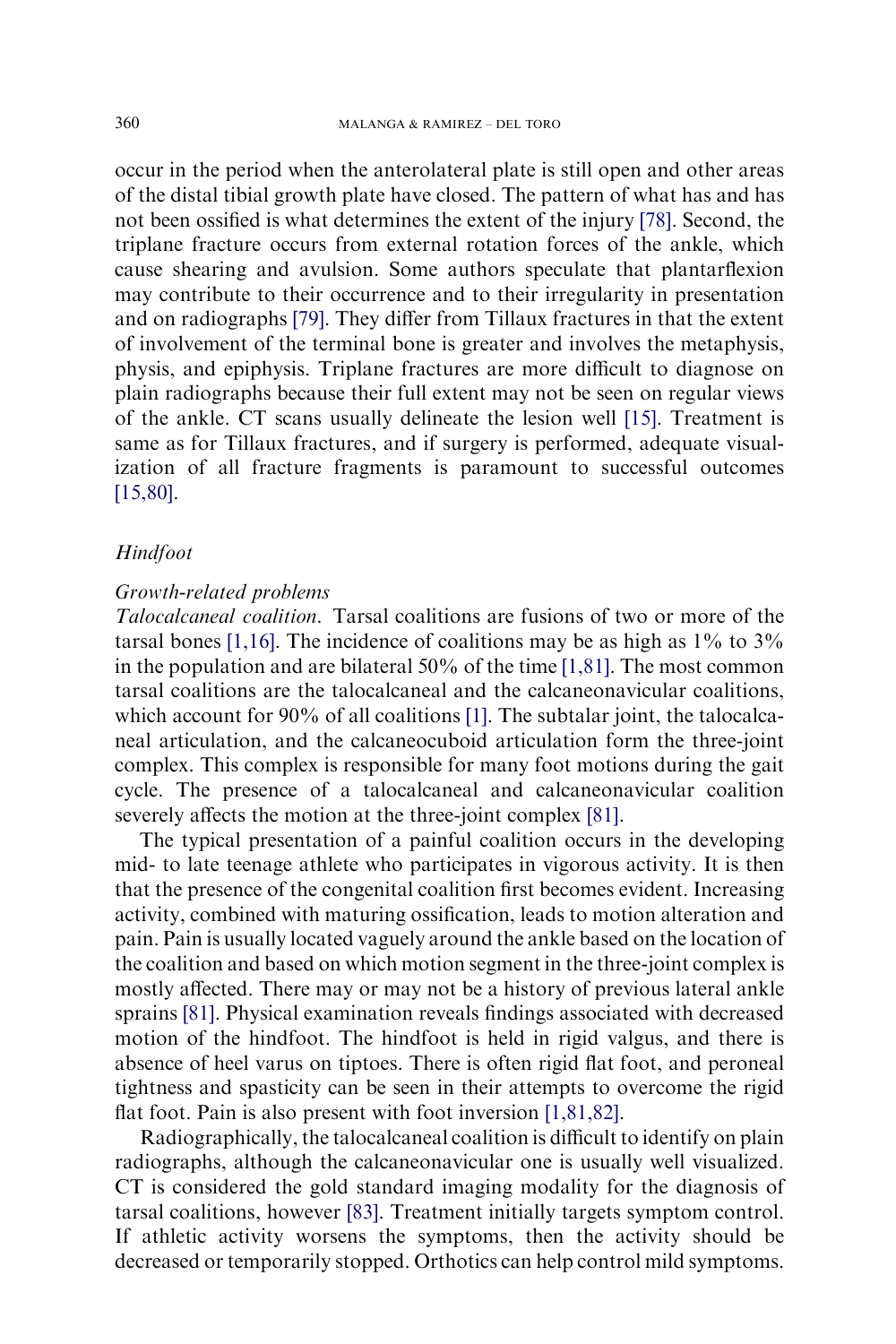Cast immobilization for 6 weeks in a short leg walking cast is indicated, particularly with painful and stiff joints [\[81\]](#page-24-0). Failure of conservative therapy is marked by continued pain and inability to participate in sports. Surgical options include excision of the coalition, calcaneal osteotomy, and arthrodesis of the joint [\[1,81\]](#page-21-0).

Os trigonum. A normal ossification center can often be located at the posterior aspect of the talus. It usually appears at 9 to 12 years of age and fuses 1 year after its appearance. When it does not ossify, an ossicle develops, which is known as the os trigonum [\[16\]](#page-21-0). It has been reported to be present in as much as 10% of the population, and it is usually unilateral [\[16,84\].](#page-21-0) It becomes symptomatic in young athletes who perform repeated ankle plantarflexion, such as ballet dancers, gymnasts, and ice skaters. One of the mechanisms by which it is believed to cause pain is from mechanical impingement of the posterior talus between the posterior tibia and the calcaneous when the foot is in plantarflexion [\[16,84\]](#page-21-0). The presentation is an active athlete who has pain in the posterolateral ankle that is reproducible on palpation and active plantarflexion. The os trigonum is usually seen on lateral plain radiographs as an ossicle located posterior to the calcaneus. It has been recommended that plantarflexion views also be obtained for verification [\[16\]](#page-21-0). Treatment is conservative. Plantarflexion must be avoided as much as possible. If the pain continues with resumption of the athletic activity, then surgical resection may be indicated. Some authors recommend early resection in competitive young athletes as the best way to resolve the symptomatology and expedite return to play safely [\[85\].](#page-24-0)

#### Overuse injuries

Sever's apophysitis. Apophyses are bony attachment sites that develop as accessory ossification centers and mimic the maturation of an epiphyseal plate [\[1,24\].](#page-21-0) The calcaneal apophysis serves as the attachment site for the Achilles tendon superiorly and the plantar fascia inferiorly [\[16\].](#page-21-0) Inflammation of the calcaneal apophysis, known as Sever's disease, is one of the most common overuse injuries seen in the young athletic population, accounting for approximately 8% of all overuse injuries in this group [\[1,86\].](#page-21-0) It has been referred to as the ankle equivalent of Osgood-Schlatter's disease of the knee [\[16\]](#page-21-0). The typical presentation is that of an athlete who has just begun the season or has increased running activity recently. Pain is at the heel, particularly with running and jumping. Physical examination is often positive for tight Achilles' heel cord and weakness of the ankle dorsiflexors [\[1,87\]](#page-21-0). There also may be swelling and induration over the calcaneal apophysis. Diagnosis is usually clinical, and radiographs are usually not helpful. Treatment is multifaceted. First, causative activity should cease. Short-term icing and nonsteroidal anti-inflammatory drugs can be helpful for controlling the pain. A comprehensive program of heel cord stretching and dorsiflexor strengthening should be initiated. Barefoot walking should be avoided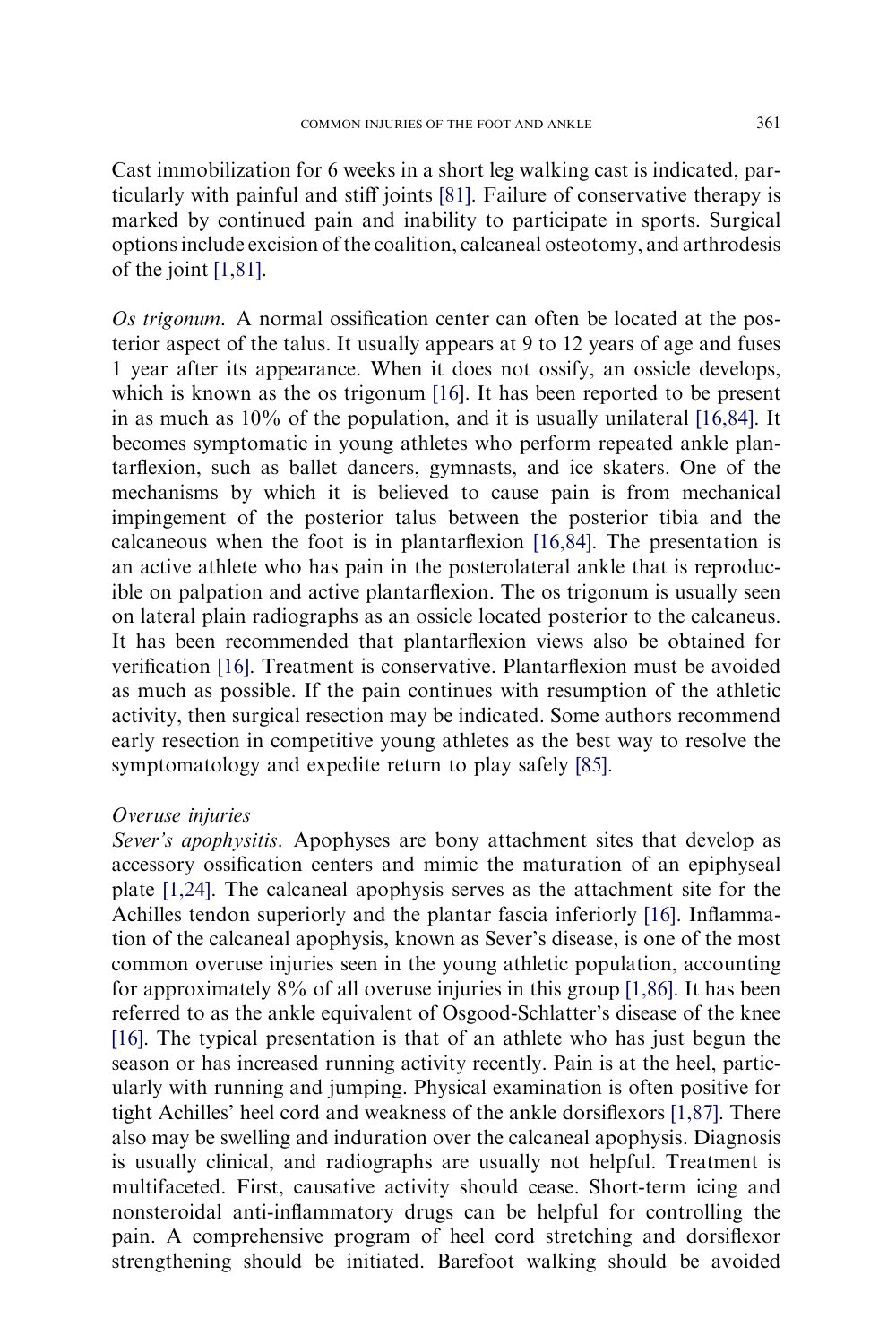because this prolonged traction is what leads to apophysitis. Occasionally, a heel insert or a heel lift is recommended to remove tensile forces on the tendon while the inflammation decreases [\[24,87\]](#page-21-0).

Plantar fasciitis. The plantar fascia stretches from the calcaneal tuberosity and fans out to attach around the plantar aspect of the proximal phalanges [\[1\].](#page-21-0) Current literature has noted that this is not a true inflammatory condition but rather the result of repetitive microtrauma from continued athletic activity overuse [\[1,88,89\]](#page-21-0). Much like lateral epicondylitis, it seems that plantar fasciitis is not an ''-itis'' but rather an ''-osis,'' a loss of normal tendon integrity. Young athletes involved with speed work, jumping, or hill running are at increased risk of developing this condition [\[16\]](#page-21-0). In young athletes, plantar fasciitis usually coincides with calcaneal apophysitis, but in adolescent athletes with closed physes, it can exist by itself and presents as medial arch or heel pain. Patients give a history of heavy athletic involvement and medial arch or heel pain, particularly with the first step out of bed every day. Physical examination shows tenderness over the anteromedial aspect of the heel, particularly with the foot in dorsiflexion [\[1\]](#page-21-0). This, like Sever's disease, is a clinical diagnosis, because radiographs are often not helpful. Treatment involves conservative measures, including relative rest, ice massage, arch supports, heel pads, and heel cord stretching and strengthening, both of which are paramount to successful rehabilitation. The decision to inject corticosteroids in the area is currently controversial in the literature, particularly in adolescent athletes. Evidence exists to support injection in adults, but complications such as tendon rupture and fat pad atrophy are real and must be monitored. Studies are not solid in adolescents [\[16\]](#page-21-0).

# Midfoot

# Growth-related problems

Calcaneonavicular coalition. The two most common coalitions are the talocalcaneal and the calcaneonavicular coalitions. The calcaneonavicular coalition is a bony fusion between the talus and the calcaneus, and it is the second most common coalition behind the talocalcaneal coalition ([Fig. 4](#page-16-0)). It has a similar presentation as the talocalcaneal coalition, with decreased range of motion across the hindfoot and the three-joint complex. Diagnosis and treatment are also similar.

Accessory navicular. An accessory navicular bone is the most common accessory bone in the foot [\[16\]](#page-21-0). It is an ossicle that develops like all other ossicles as a separate extrachondral ossification center, and it is located at the site of the tibialis posterior tendon insertion [\[14,16,90\].](#page-21-0) When it fails to ossify fully, it becomes an accessory navicular bone. It has been reported to occur in anywhere from 4% to 14% of the population [\[16\]](#page-21-0). It is not until adolescence, when athletes increase their participation, that these conditions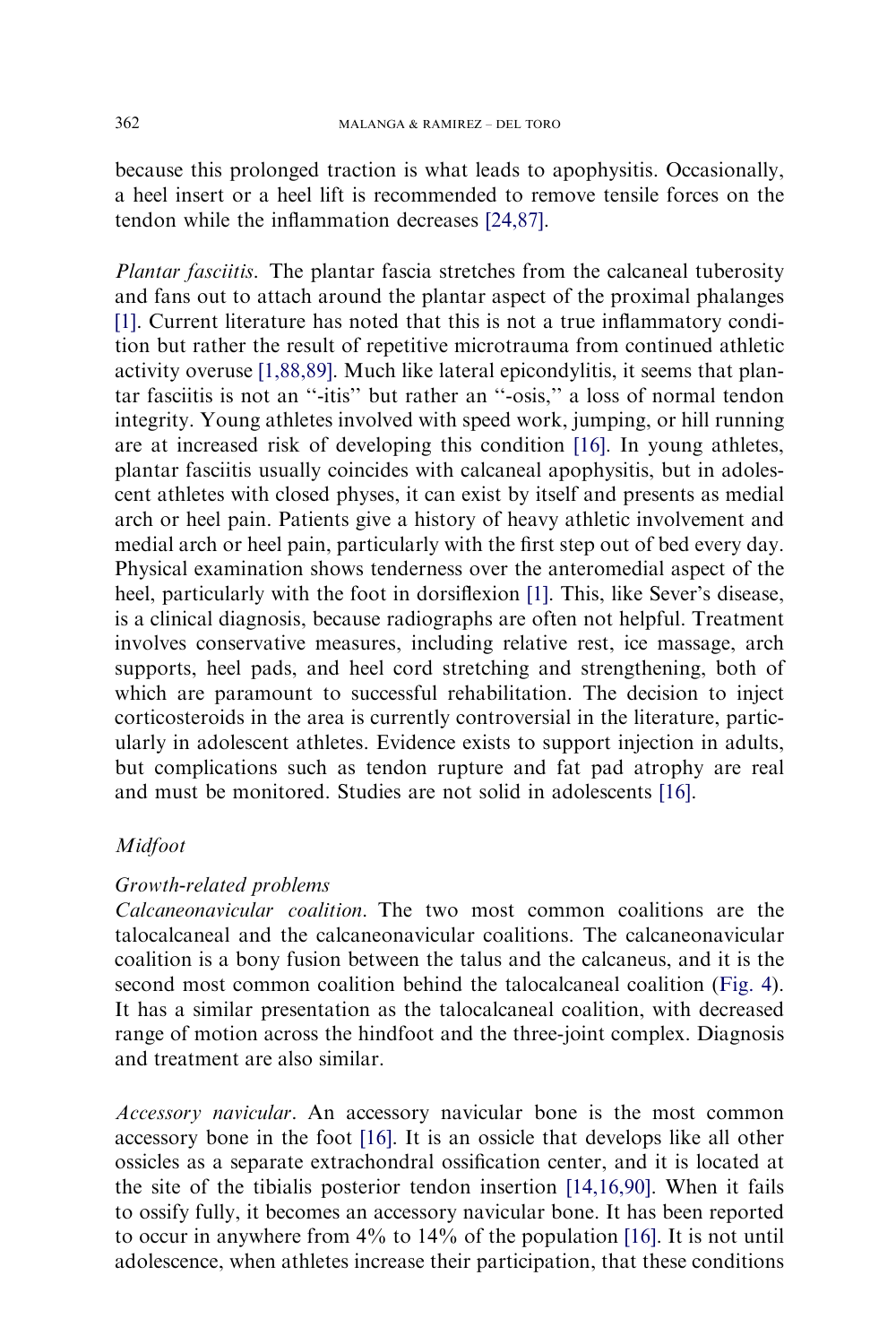<span id="page-16-0"></span>

Fig. 4. (A) Pictorial of calcaneonavicular coalition. (B) Oblique radiograph shows the calcaneonavicular fusion. (Reprinted with permission from Netter Anatomy Illustration Collection, - Elsevier Inc. All rights reserved.)

actually become painful. Patients present with pain medially along the arch of the foot, and on physical examination there is often a prominence along the arch of the foot that is tender with shoe wear [\[14\].](#page-21-0) Also on examination there is often evidence of pes planus. One theory about the development of pes planus is that the tibialis posterior tendon, which is a dynamic stabilizer of the medial longitudinal arch of the foot, inserts onto the accessory navicular instead of into the native navicular. Because it is a weaker insertion point, there is a drop in the longitudinal arch, which causes the pes planus [\[16\]](#page-21-0). Radiographic imaging is often diagnostic, but in cases in which it is not, MRI can help elucidate the lesion and define the anatomic points of insertion of the tibialis posterior tendon [\[72,91\].](#page-23-0) Treatment involves conservative management initially, with orthotics and casting and doughnut cut-outs for the painful parts over the enlarged navicular. If these measures fail and an athlete continues to have pain, there are well documented surgical procedures for the excision of these ossicles with varying degrees of handling of the posterior tibial tendon [\[14,92\]](#page-21-0).

#### Overuse injuries

Navicular stress fractures. Aside from the previous discussion on stress fractures in general, one stress fracture in particular must be emphasized: the navicular stress fracture, which has been documented to have an incidence anywhere from 0% to 29% in young track and field athletes [\[15,93\]](#page-21-0). Navicular stress fractures are difficult to diagnose. The presentation is usually vague onset of foot pain along the dorsomedial area [\[10\].](#page-21-0) History elicits risk factors such as overuse with an increase in exercise duration and intensity and poor nutrition. Examination reveals palpatory tenderness over the dorsomedial navicular and may show mechanical configurations that may increase the risk of these fractures, such as a tight gastrocnemius complex or a Morton foot with a long second ray [\[10\]](#page-21-0). As with all stress fractures, radiographs are frequently normal, and a bone scan is required for definitive diagnosis. There must be a high incidence of suspicion for these fractures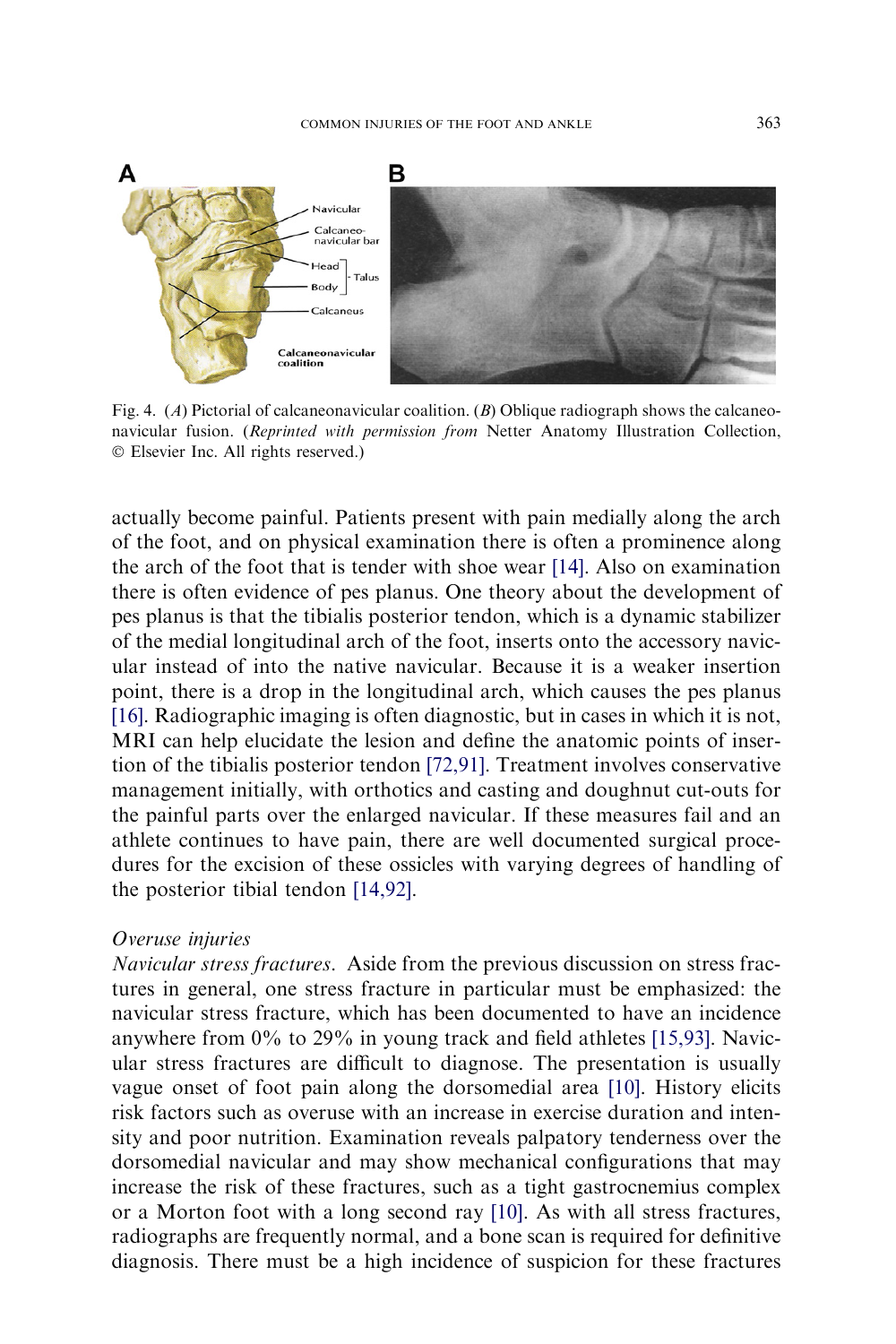because the navicular has poor blood supply over the middle one third, and if the fracture is untreated, poor healing with delayed union or nonunion is a possibility [\[10\].](#page-21-0) Treatment is more aggressive than with other stress fractures. Non–weight-bearing cast immobilization for 6 weeks is recommended by most physicians to prevent malunion, and if no progress is made, then surgical internal fixation is recommended. The usual time to return to athletic activity can be as long as 5 to 6 months [\[15,94\].](#page-21-0)

Kohler's osteochondrosis. Osteochondroses are overuse lesions of the osteochondral ossification centers that are idiopathic. Osteochondrosis of the tarsal navicular is termed Kohler's disease. It typically occurs in children aged 5 to 9 years, and patients present with pain over the midfoot region that worsens with weight bearing [\[1\]](#page-21-0). Swelling of the area also may be present. Bilateral lesions have been known to occur, and one such case of bilateral lesions in twins led those authors to speculate on the possibility of a genetic predisposition to its occurrence [\[95\].](#page-24-0) Radiographs may be difficult to interpret because many children have irregular-appearing navicular bones that are normal and asymptomatic [\[1\],](#page-21-0) but because patients have such good outcomes, further imaging has little use and does not change management. Treatment is conservative, with the use of the RICE technique and shoe supports for mild cases. Casting may be necessary over a 4- to 8-week period for more severe cases [\[95\]](#page-24-0). Patients typically fare well with this conservative treatment. In one series in the literature, 100% of patients became asymptomatic after conservative treatment, and the navicular returned to its normal appearance on radiographs [\[96\].](#page-24-0) There have been a few reports of children with Kohler's abnormality persisting into adulthood clinically and radiographically [\[97\]](#page-24-0).

# Acute injuries

Lisfranc injury. Lisfranc's joint is the tarsometatarsal articulation of the three cuneiforms and cuboid with the proximal five metatarsals. The keystones of this joint are the first and second metatarsals articulating with the first and second cuneiforms. Transverse ligaments connect the bases of the lateral four metatarsals; however, no such transverse ligament exists between the base of the first and second metatarsals. The second metatarsal proximally has small articulations with the three cuneiforms that support the tarsometatarsal articulation [\[1,98\].](#page-21-0) This is a precarious yet highly important anatomic location. Injuries at Lisfranc's joint can be in the form of sprains of the transverse ligaments or even fracture-dislocations. The most common mechanism of injury is an axial loading through the foot as the foot is forcefully plantarflexed and slightly rotated, which causes the proximal second metatarsal to dislocate dorsally [\[1,98,99\]](#page-21-0). Given this mechanism, many of the Lisfranc joint injuries seen in adolescents occur while playing football, with a large percentage of those injuries occurring in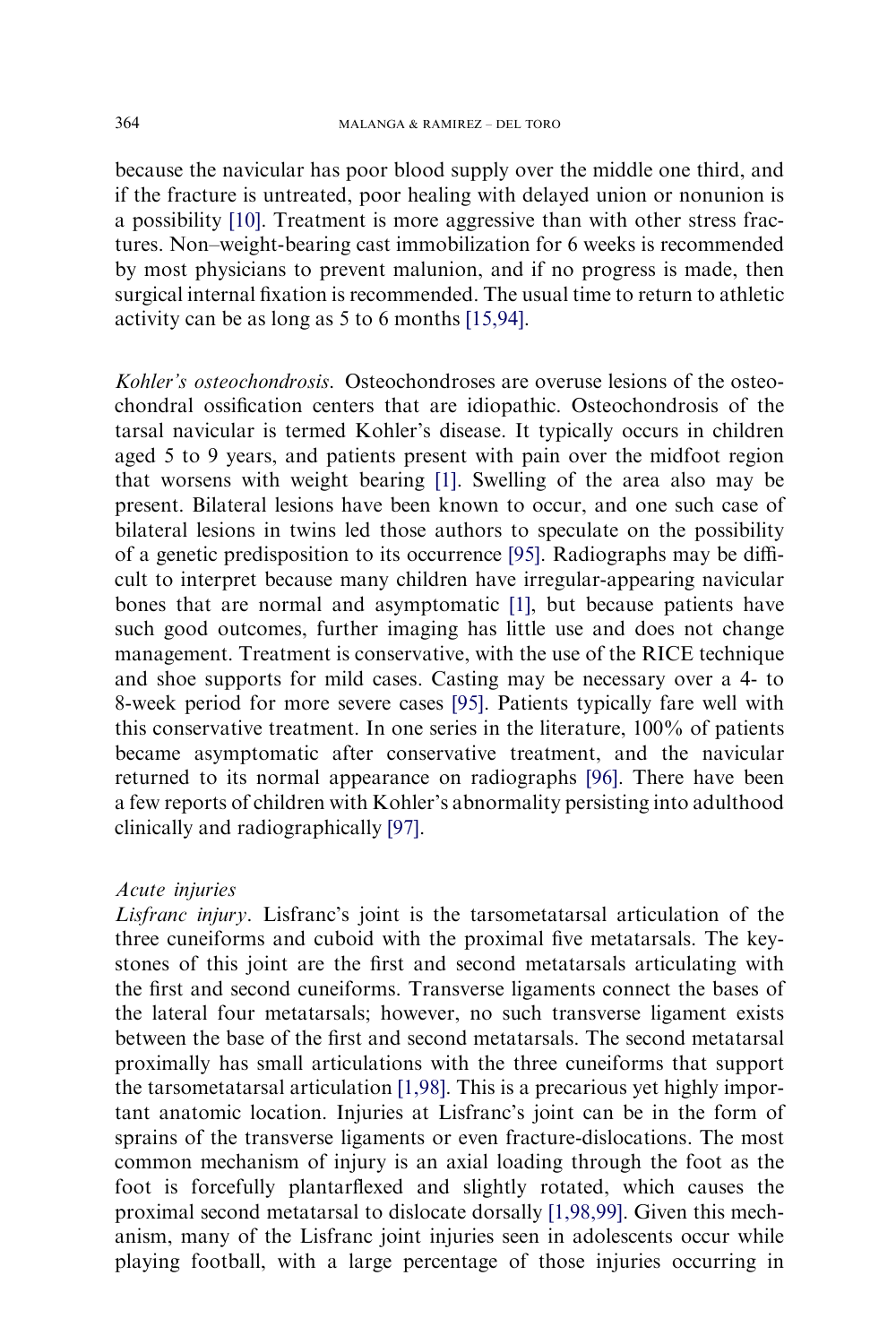linemen [\[1,100\].](#page-21-0) Linemen are often in situations in which other linemen step on their toes, which cause a heavy axial load while they are attempting to explode forward onto their toes.

The typical presentation involves an athlete with pain over the dorsum of the midfoot associated with swelling and an inability to bear weight through the midfoot, particularly on the tiptoes[\[1\]](#page-21-0). Plantar bruising often is associated with this injury, and if this sign is noticed, clinical suspicion should be raised. Radiographs are needed to make the diagnosis, particularly weight-bearing films (Fig. 5). There is a significantly high incidence of missed diagnoses [\[101\]](#page-24-0). One should look for malalignment between the first metatarsal and the first cuneiform or between the second metatarsal and the second cuneiform [\[99,101\]](#page-24-0). Severity grading is like other sprains, based on ligamentous tearing and amount of dislocation. Bone scans may help make the diagnosis in patients with negative radiographic results and continued high suspicion. Treatment of these injuries is based on the degree of severity. Stretch injuries or partial tears with less than 2 mm of malalignment should be treated conservatively with cast immobilization or a walking boot for 4 to 6 weeks [\[1,100\].](#page-21-0) Sprains that are more severe require operative reduction with internal fixation [\[1,102\].](#page-21-0)

#### Forefoot

#### Overuse injuries

Iselin's apophysitis. Iselin's disease is an apophysitis that occurs at the tuberosity of the fifth metatarsal. The apophysis at this site appears at ages 9 to 14 and is located within the insertion of the peroneus brevis tendon



Fig. 5. Lisfranc injury. Note the malalignment between the metatarsals and the cuneiforms. (Reprinted with permission from Netter Anatomy Illustration Collection, © Elsevier Inc. All rights reserved.)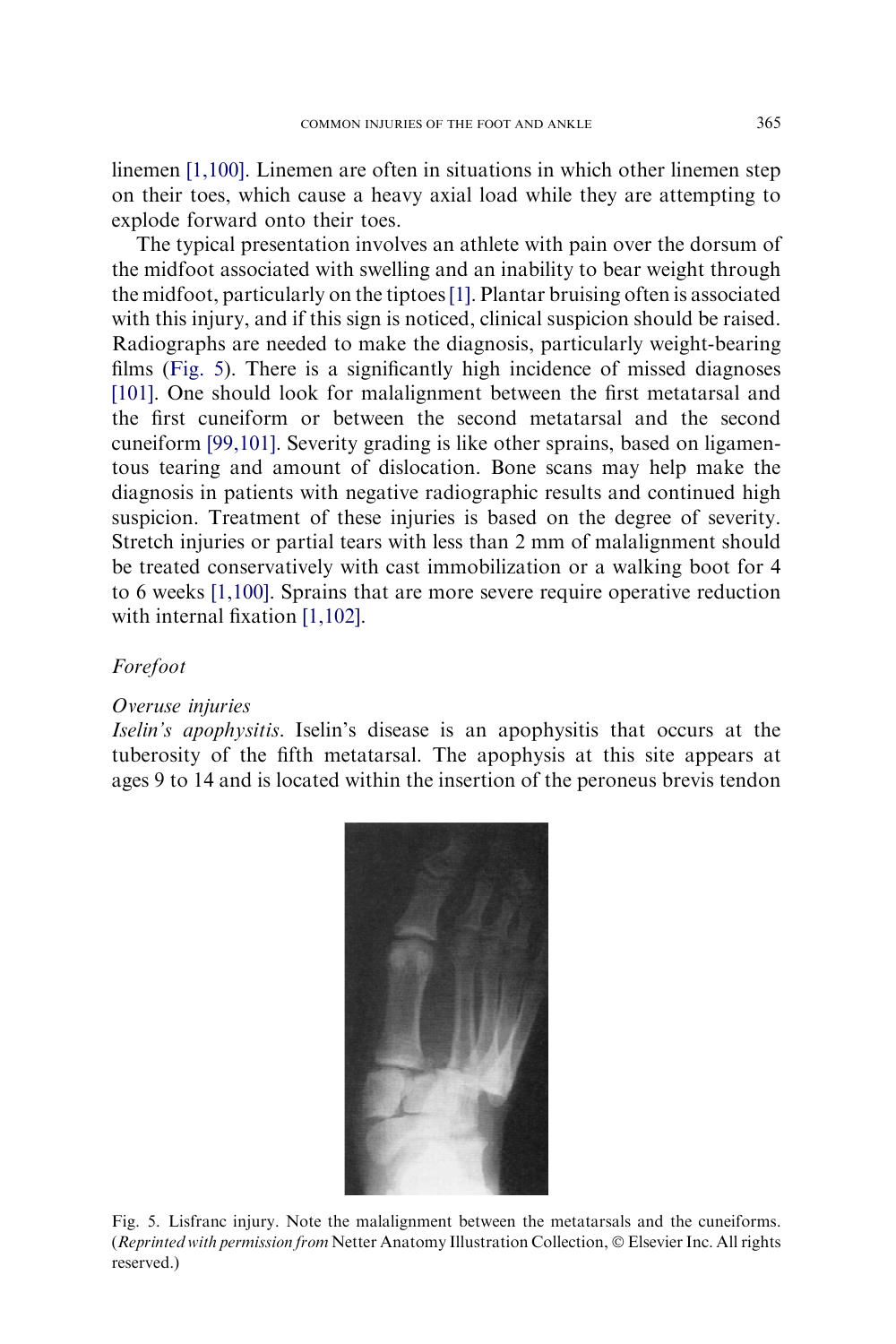<span id="page-19-0"></span>

Fig. 6. (A) Fifth metatarsal avulsion fracture. (B) Jones fracture. Note how it extends to the metaphyseal-diaphyseal junction. (Adapted from Brodsky JW, Krause JO. Stress fractures of the foot and ankle. In: DeLee JC, Drez D, Miller MD, editors. Orthopaedic sports medicine: principles and practice. 2nd edition. Philadelphia: Saunders Elsevier; 2003. p. 2391–409; with permission.)

[\[16\].](#page-21-0) Presentation is similar to other cases of apophysitis in terms of history of overuse in athletically active older children. There is usually a presentation of insidious onset of pain over the lateral foot, with no history of trauma, in the setting of overuse-type activities. Radiographically, the apophysis appears as a diagonal or longitudinal line parallel to the long axis of the shaft of the fifth metatarsal, an important distinction from acute fifth metatarsal avulsion fractures, which are usually transverse in nature (see later discussion) [\[16\].](#page-21-0) Treatment is conservative, with decrease of activity and stretching and strengthening of the peroneal muscles. This treatment is usually effective until bony union eventually occurs [\[16\]](#page-21-0).

# Acute injuries

Fifth metatarsal fractures. Young child and adolescent athletes who present with pain along the lateral aspect of the foot near the fifth metatarsal present a challenging dilemma. History should be able to differentiate whether an acute or overuse injury has occurred; however, matters are not always that clear-cut. Three possible types of fractures are seen in the area of the base of the fifth metatarsal: include fifth metatarsal stress fractures, fifth metatarsal acute avulsion fractures, and Jones fractures. Metatarsal stress fractures are overuse injuries, which are the most common types of stress fractures seen in adolescent feet and ankles. Their management was reviewed previously. Most young athletes return to their sport in 4 to 6 weeks [\[16\].](#page-21-0)

The fifth metatarsal acute fracture is the most common metatarsal fracture in children, accounting for 45% of all metatarsal fractures [\[16\].](#page-21-0) It occurs after an inversion-type injury, when the peroneus brevis tendon is avulsed from its attachment at the base of the fifth metatarsal [\[14\].](#page-21-0) Radiographs show the lesion, which can be distinguished from apophysitis because the fracture is transverse along the bone, whereas apophysitis of the fifth metatarsal (Iselin's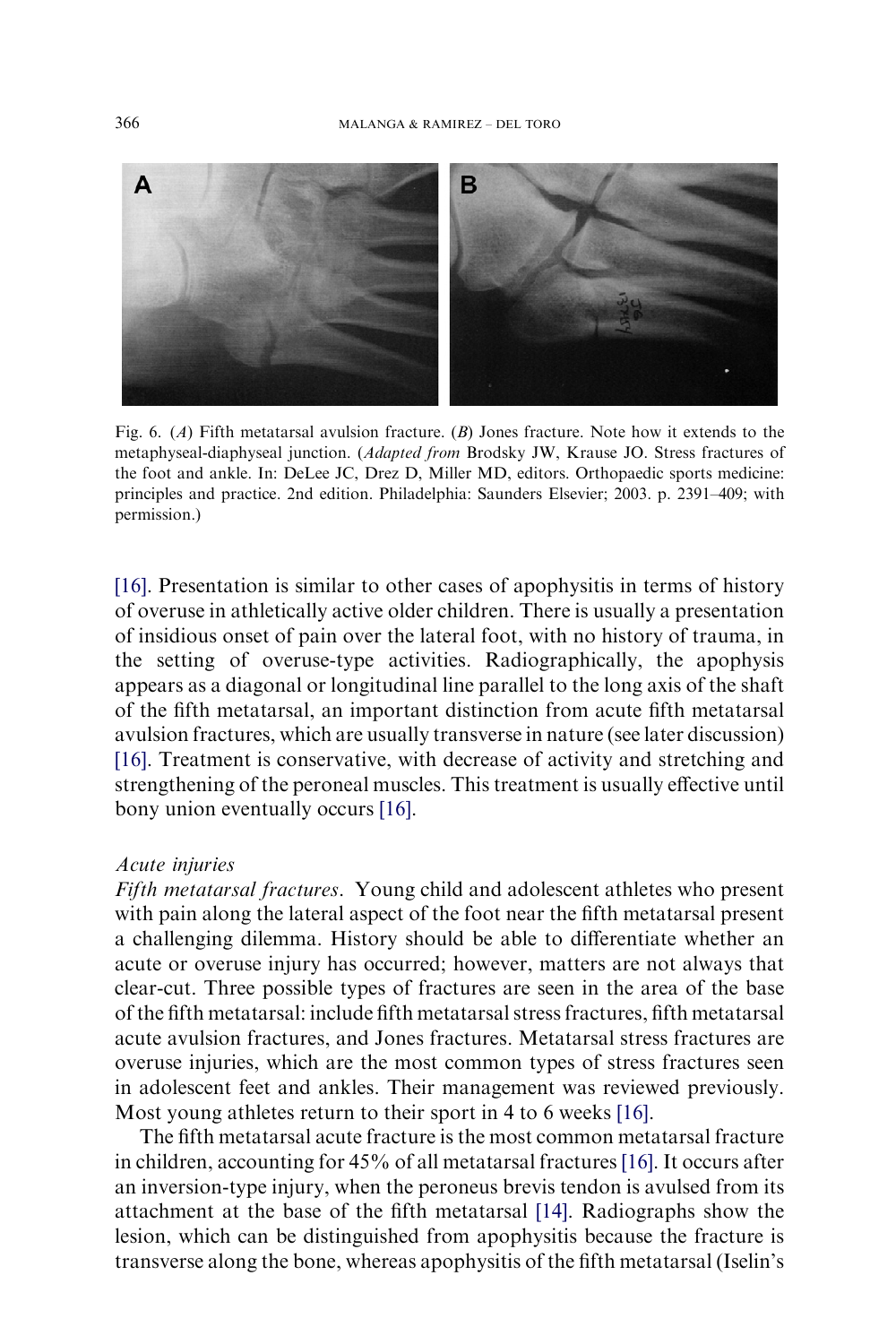|                     | Lateral<br>ankle                                                                          | Medial &<br>anterior<br>ankle                        | Hindfoot                            | Midfoot                                                    | Forefoot                                                         |
|---------------------|-------------------------------------------------------------------------------------------|------------------------------------------------------|-------------------------------------|------------------------------------------------------------|------------------------------------------------------------------|
| Growth<br>problems  |                                                                                           | Medial<br>malleolus<br>ossification<br>center        | coalition<br>Os trigonum Accessory  | Talocalcaneal Calcaneonavicular<br>coalition<br>navicular  |                                                                  |
| Overuse<br>injuries |                                                                                           | Anterior<br>ankle<br>impingement Plantar<br>syndrome | Sever's<br>apophysitis<br>fasciitis | Navicular<br>stress<br>fracture<br>Kohler's<br>apophysitis | Metatarsal<br>stress<br>fractures<br>Iselin's<br>disease         |
| Acute<br>injuries   | Salter-Harris<br>fractures<br>Lateral<br>ankle<br>sprains<br>Osteochondritis<br>dissecans | Tillaux<br>fractures<br>Triplane<br>fractures        |                                     | Lisfranc<br>injury                                         | Fifth<br>metatarsal<br>avulsion<br>fracture<br>Jones<br>fracture |

| . .<br>v<br>۰<br>× |  |
|--------------------|--|
|--------------------|--|

Summary of common injuries of the foot and ankle in the child and adolescent athlete

disease) occurs along the diagonal plane from the bone [\(Fig. 6](#page-19-0)A) [\[16\].](#page-21-0) Treatment is usually conservative unless there is more than 2 to 3 mm of displacement, in which case surgical open reduction and internal fixation should be performed [\[14\].](#page-21-0)

The Jones fracture is actually a fracture that occurs at the metaphysealdiaphyseal junction of the base of the fifth metatarsal. The average age and demographics of occurrence of this fracture involve 15- to 21-year-old athletes [\[16\]](#page-21-0). Patients usually present with pain along the fifth metatarsal, particularly upon weight bearing, and give a history of an acute injury. Radiographs usually reveal the fracture ([Fig. 6](#page-19-0)B). Similar to the navicular stress fracture, this lesion has higher rates of nonunion because it has poor blood supply to that area. Treatment involves a non–weight-bearing cast for 6 to 8 weeks and possible surgical screw fixation for nonhealing fractures [\[16\].](#page-21-0)

#### Summary

Myriad problems in the foot and ankle are specific to child and adolescent athletes. The anatomy of young athletes with respect to the presence of a growth plate makes their injury patterns different from those seen in adults. The main general injury patterns seen in the feet and ankles of children are related to growth and development or occur from overuse syndromes or acute trauma. We have outlined in an anatomically oriented manner most of the common problems in this population. They are also summarized in Table 1.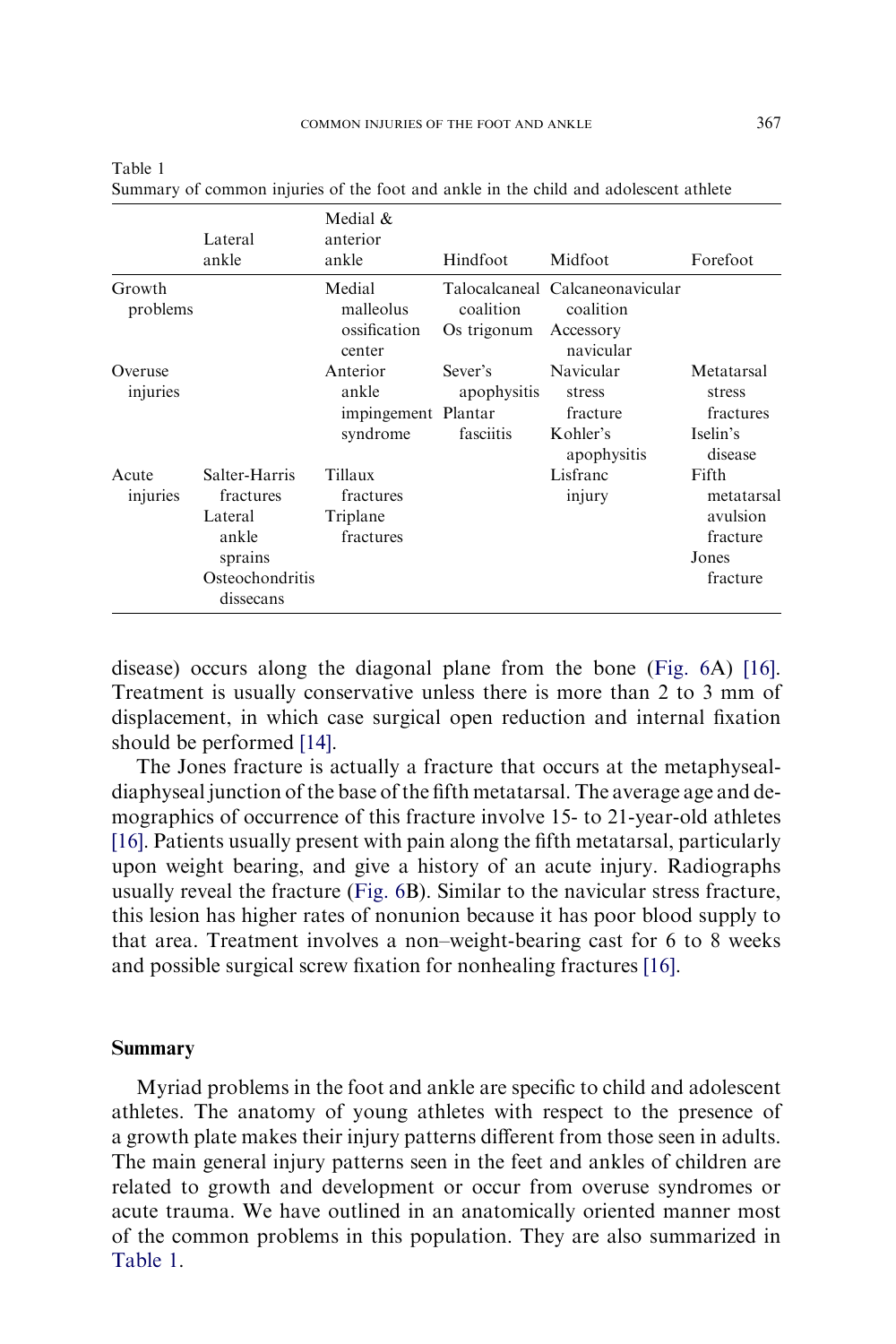#### <span id="page-21-0"></span>References

- [1] Pommering TL, Kluchurorski L, Hall SL. Ankle and foot injuries in pediatric and adult athletes. Prim Care 2005;32(1):133–61.
- [2] Mahaffey D, Hilts M, Fields KB. Ankle and foot injuries in sports. Clinics in Family Practice 1999;1(1):233–50.
- [3] Frey C, Bell J, Teresi L, et al. A comparison of MRI and clinical examination of acute lateral ankle sprains. Foot Ankle Int 1996;17(9):533–7.
- [4] Damore DT, Metzl JD, Ramundo M, et al. Patterns in childhood sports injury. Pediatr Emerg Care 2003;19(2):65–7.
- [5] Ruda SC. Common ankle injuries in the athlete. Nurs Clin North Am 1991;26(1):167–80.
- [6] Garrick JB. The frequency of injury, mechanism of injury, and epidemiology of ankle sprains. Am J Sports Med 1977;5(6):242–50.
- [7] Barr KP, Harrast MA. Evidence-based treatment of foot and ankle injuries in runners. Phys Med Rehabil Clin N Am 2005;16:779–99.
- [8] Epperly T, Fields KB. Epidemiology of running injuries. In: O'Connor FG, Wilder RP, Nirschl R, editors. Textbook of running medicine. New York: McGraw-Hill; 2001. p. 3–9.
- [9] Taunton JE, Ryan MB, Clement DB, et al. A retrospective case-control analysis of 2002 running injuries. Br J Sports Med 2002;36(2):95–101.
- [10] Kennedy JG, Knowles B, Dolan M, et al. Foot and ankle injuries in the adolescent runner. Curr Opin Pediatr 2005;17(1):34–42.
- [11] Kadel NJ. Foot and ankle injuries in dance. Phys Med Rehabil Clin N Am 2006;17:813–26.
- [12] Chilvers M, Donahue M, Nassar L, et al. Foot and ankle injuries in elite female gymnasts. Foot Ankle Int 2007;28(2):214–8.
- [13] Wojtys EM. Sports injuries in the immature athlete. Orthop Clin North Am 1987;18(4): 689–708.
- [14] Chambers HG. Ankle and foot disorders in skeletally immature athletes. Orthop Clin North Am 2003;34(3):445–59.
- [15] Pontell D, Hallivis R, Dollard MD. Sports injuries in the pediatric and adolescent foot and ankle: common overuse and acute presentations. Clin Podiatr Med Surg 2006;23(1):209–31.
- [16] Omney ML, Micheli LJ. Foot and ankle problems in the young athlete. Med Sci Sports Exerc 1999;31(Suppl 7):S470–86.
- [17] Elkus RA. Tarsal coalition in the young athlete. Am J Sports Med 1986;14(6):477–80.
- [18] O'Neill DB, Micheli LJ. Tarsal coalition: a follow-up of adolescent athletes. Am J Sports Med 1989;17:544–9.
- [19] MacGregor J. The skeletal system. In: MacGregor J, editor. Introduction to the anatomy and physiology of children. London: Routledge; 2000. p. 17–34.
- [20] Hogan KA, Gross RH. Overuse injuries in pediatric athletes. Orthop Clin North Am 2003; 34(3):405–15.
- [21] Herring SA, Nilson KL. Introduction to overuse injuries. Clin Sports Med 1987;6(2): 225–39.
- [22] Stanitski CL. Overuse injuries. In: Stanitski CL, DeLee JC, Drez D, editors. Pediatric and adolescent sports medicine, vol 3. Philadelphia: WB Saunders Company; 1994. p. 94–9.
- [23] Micheli LJ. Overuse injuries in children's sports: the growth factor. Orthop Clin North Am 1983;14(2):337–60.
- [24] Carr KE. Musculoskeletal injuries in young athletes. Clin Fam Pract 2003;5(2):385–406.
- [25] Resnick DR. Osteochondroses. In: Resnick DR, editor. Diagnosis of bone and joint disorders. 4th edition. Philadelphia: WB Saunders Company; 2002. p. 3686–741.
- [26] Farmer JM, Martin DF, Boles CA, et al. Chondral and osteochondral injuries: diagnosis and management. Clin Sports Med 2001;20(2):299–320.
- [27] Hershman EB, Mailly T. Stress fractures. Clin Sports Med 1990;9(1):183–214.
- [28] Monteleone GP. Stress fractures in the athlete. Orthop Clin North Am 1995;26(3):423–32.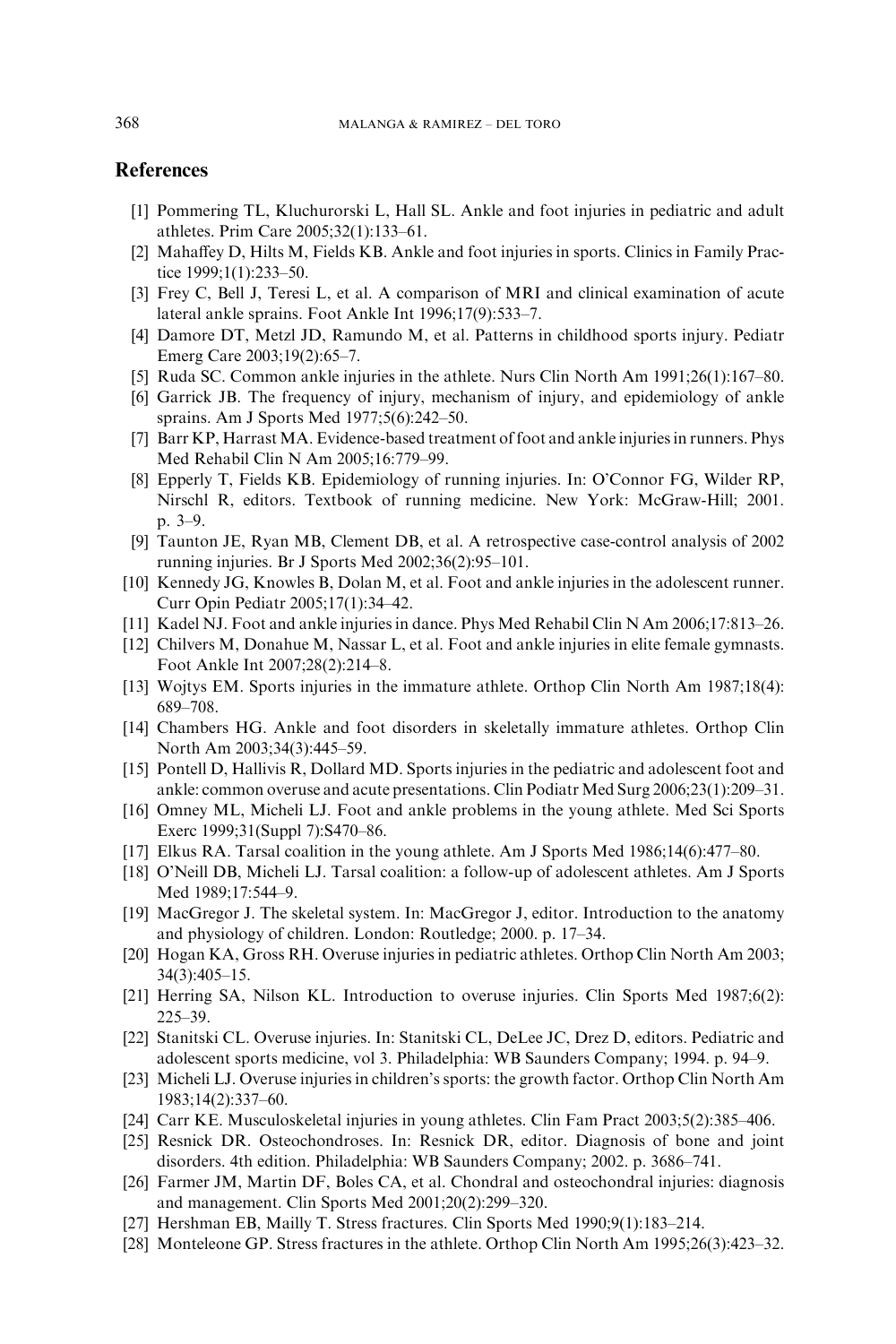- <span id="page-22-0"></span>[29] Coady CM, Micheli LJ. Stress fractures in the pediatric athlete. Clin Sports Med 1997; 16(2):225–38.
- [30] Beck BR, Matheson GO. Common stress fractures. Clin Fam Pract 1999;1(1):251–74.
- [31] Orava S, Jromakka E, Hulkko A. Stress fractures in young athletes. Arch Orthop Trauma Surg 1981;98:271.
- [32] Verma RB, Sherman O. Athletic stress fractures. Part I: history, epidemiology, physiology, risk factors, radiology, diagnosis and treatment. Am J Orthop 2001;30(11):798–806.
- [33] Milgrom C, Finestone A, Shlamkovitch N, et al. Youth as a risk factor for stress fracture: a study of 783 infantry recruits. J Bone Joint Surg 1994;76-B(1):20–2.
- [34] Frusztajer NT, Dhuper S, Warren MP, et al. Nutrition and the incidence of stress fractures in ballet dancers. Am J Clin Nutr 1990;51(5):779–83.
- [35] Giladi M, Milgorm C, Simkin A, et al. Stress fractures: identifiable risk factors. Am J Sports Med 1991;19(6):647–52.
- [36] Margulies JY, Simkin A, Leichter I, et al. Effect of intense physical activity on the bonemineral content in the lower limbs of young adults. J Bone Joint Surg Am 1986;68(7): 1090–3.
- [37] Stanitski C. Management of sports injuries in children and adolescents. Orthop Clin North Am 1998;19:689–98.
- [38] Rettig AC, Shelbourne KD, Beltz HF, et al. Radiographic evaluation of foot and ankle injuries in the athlete. Clin Sports Med 1987;6(4):905–19.
- [39] Matheson GO, Clement DB, McKenzie DC, et al. Stress fractures in athletes: a study of 320 cases. Am J Sports Med 1987;15(1):46–58.
- [40] Gross RH. Foot and ankle injuries and disorders. Adolescent Medicine State of the Art Reviews 1998;9(3):599–609.
- [41] Ashhurst APC, Bromer RS. Classification and mechanism of fractures of the leg bones involving the ankle. Arch Surg 1922;4:121–9.
- [42] Dias LS, Giegerich CR. Fractures of the distal tibial epiphysis in adolescence. J Bone Joint Surg 1983;65(4):438–44.
- [43] Dias L, Tachdjian M. Physical injuries of the ankle in children. Clin Orthop 1978;136: 230–3.
- [44] Landin L, Danielsson L. Children's ankle fractures. Acta Orthop Scand 1983;54:634–40.
- [45] Lauge-Hansen N. Fractures of the ankle. II: combined experimental surgical and experimental roentgenologic investigations. Arch Surg 1950;60:957.
- [46] Salter R, Harris W. Injuries involving the epiphyseal plate. J Bone Joint Surg 1963;45: 587–622.
- [47] Brown JH, DeLuca SA. Growth plate injuries: Salter-Harris classification. Am Fam Physician 1992;46(4):1180–4.
- [48] Devalentine SJ. Epiphyseal injuries of the foot and ankle. Clin Podiatr Med Surg 1987;4(1): 279–310.
- [49] Goldberg VM, Aadalen R. Distal tibial epiphyseal injuries: the role of athletics in 53 cases. Am J Sports Med 1978;6(5):263–8.
- [50] Pizzutillo PD, Chandler JB, Maxwell T. Pediatric orthopedics: fractures of the growth plate. In: Griffin LY, editor. Essentials of musculoskeletal care. 3rd edition. Rosemont (IL): American Academy of Orthopedic Surgeons; 2005. Section 9. p. 865–7.
- [51] Rohmiller MT, Gaynor TP, Pawelek J, et al. Salter-Harris I and II fractures of the distal tibia: does mechanism of injury relate to premature physeal closure? J Pediatr Orthop 2006;26(3):322–8.
- [52] Norkin CC, Levangie PK. The ankle-foot complex. In: Norkin CC, Levangie PK, editors. Joint structure and function: a comprehensive analysis. Philadelphia: FA Davis Company; 1992. p. 379–418.
- [53] Kitaoka HB, Crevoisier XM, Hansen D, et al. Foot and ankle kinematics and ground reaction forces during ambulation. Foot Ankle Int 2006;27(10):808–13.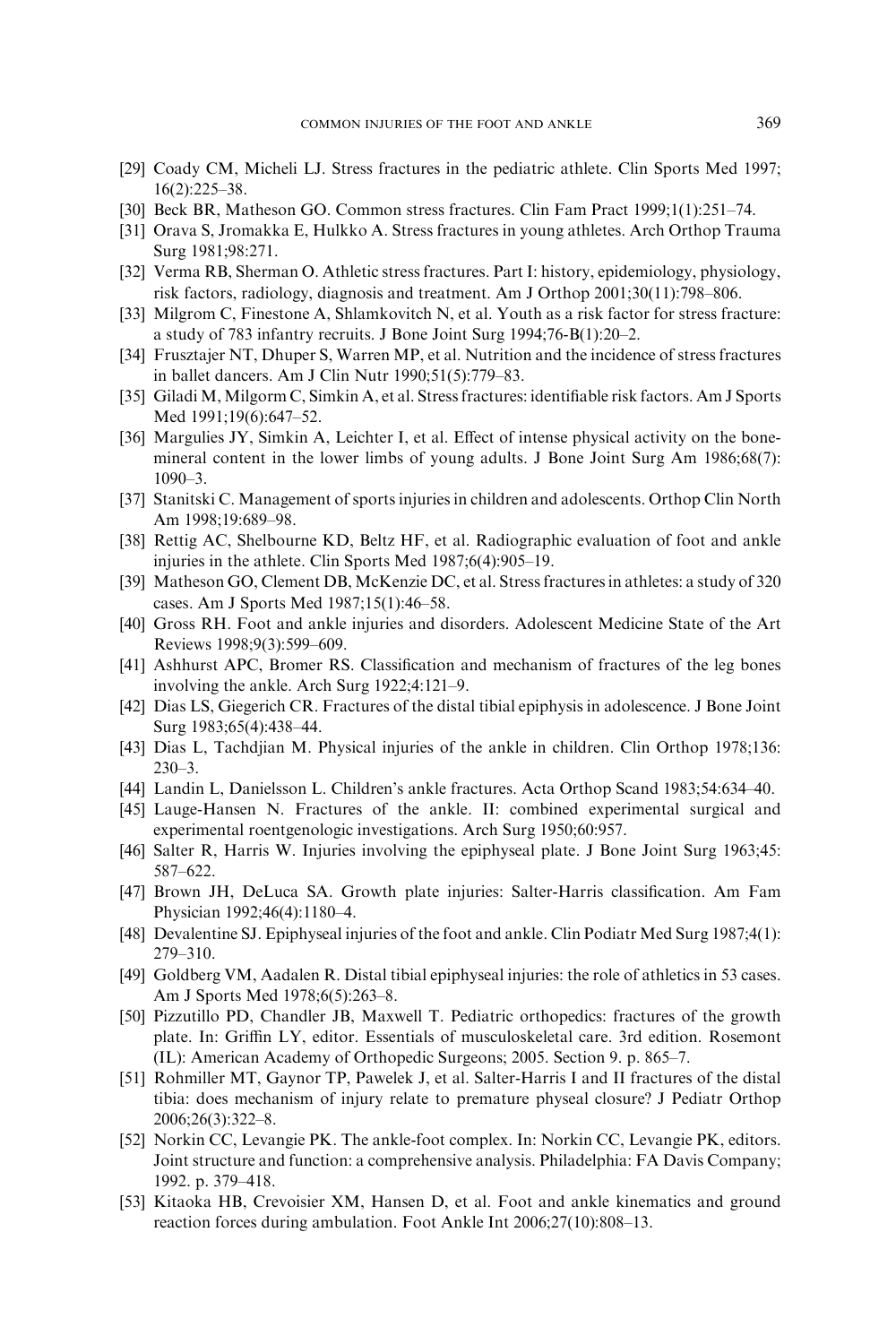- <span id="page-23-0"></span>[54] Bennett WF. Lateral ankle sprains. Part I: anatomy, biomechanics, diagnosis, and natural history. Orthop Rev 1994;23(5):381–7.
- [55] Cohen RS, Balcom TA. Current treatment options for ankle injuries: lateral ankle sprain, Achilles tendonitis, and Achilles rupture. Curr Sports Med Rep 2003;2(5):251–4.
- [56] Young CC, Niedfeldt MW, Morris GA, et al. Clinical examination of the foot and ankle. Primary Care: Clinics in Office Practice 2005;32(1):105–32.
- [57] Hyman GS, Solomon J, Dahm D. Physical examination of the foot and ankle. In: Malanga GA, Nadler SF, editors. Musculoskeletal physical examination: an evidence-based approach. Philadelphia: Elsevier Mosby; 2006. p. 315–43.
- [58] Brown DP, Freeman ED, Cuccurullo SJ. Musculoskeletal medicine. In: Cuccurullo SJ, editor. Physical medicine and rehabilitation board review. New York: Demos; 2004. p. 131–293.
- [59] Clark KD, Tanner S. Evaluation of the Ottawa ankle rules in children. Pediatr Emerg Care 2003;19(2):73–8.
- [60] Stiell IG, Greenberg GH, McKnight RD, et al. A study to develop clinical decision rules for the use of radiography in acute ankle injuries. Ann Emerg Med 1992;21(4):384–90.
- [61] Churchill JA, Mazur JM. Ankle pain in children: diagnostic evaluation and clinical decision making. J Am Acad Orthop Surg 1995;3(4):183–93.
- [62] Boutis K, Komar L, Jaramillo D, et al. Sensitivity of a clinical examination to predict need for radiography in children with ankle injuries: a prospective study. Lancet 2001;358(9299): 2118–21.
- [63] Smith RW, Reischl SF. Treatment of ankle sprains in young athletes. Am J Sports Med 1986;14(6):465–71.
- [64] Bennett WF. Lateral ankle sprains. Part II: acute and chronic treatment. Orhtop Rev 1994; 23(6):504–10.
- [65] Safran MR, Zachazewski JE, Benedetti RS, et al. Lateral ankle sprains: a comprehensive review. Part 2: treatment and rehabilitation with an emphasis on the athlete. Med Sci Sports Exerc 1999;31(7):S438–47.
- [66] Stonnington MJ. Lower leg, ankle and foot. In: Buschbacher RS, editor. Practical guide to musculoskeletal disorders: diagnosis and rehabilitation. 2nd edition. Boston: Butterworth Heinemann; 2002. p. 229–54.
- [67] Mascaro TB, Swanson LE. Rehabilitation of the foot and ankle. Orthop Clin North Am 1994;25(1):147–60.
- [68] Safran MR, Benedtti RS, Bartolzzi AR, et al. Lateral ankle sprains: a comprehensive review part 1: etiology, pathoanatomy, histopathogenesis and diagnosis. Med Sci Sports Exerc 1999;31(7):S429–37.
- [69] Sullivan JA. Ankle and foot injuries in the pediatric athlete. Instr Course Lect 1993;42: 545–51.
- [70] Pizzutillo P. The osteochondroses. In: Sullivan JA, Grana WA, editors. The pediatric athlete. Park Ridge (IL): American Academy of Orthopaedic Surgeons; 1990. p. 211–33.
- [71] Canale ST, Belding RH. Osteochondral lesions of the talus. J Bone Joint Surg 1980;62(4): 97–102.
- [72] Canale ST. Osteochondroses and related problems of the foot and ankle. In: DeLee JC, Drez D, Miller MD, editors. Orthopedic sports medicine: principles and practice. 2nd edition. Philadelphia: Saunders; 2003. p. 2587–623.
- [73] Brendt AL, Harty M. Transchondral fractures (osteochondritis dissecans) of the talus. J Bone Joint Surg 1959;41(4):988–1020.
- [74] Smith DK, Gilley JS. Imaging of sports injuries of the foot and ankle. In: DeLee JC, Drez D, Miller MD, editors. Orthopedic sports medicine: principles and practice. 2nd edition. Philadelphia: Saunders; 2003. p. 2190–224.
- [75] Sullivan JA. Ligament injuries of the foot/ankle in the pediatric athlete. In: DeLee JC, Drez D, Miller MD, editors. Orthopedic sports medicine: principles and practice. 2nd edition. Philadelphia: Saunders; 2003. p. 2376–91.